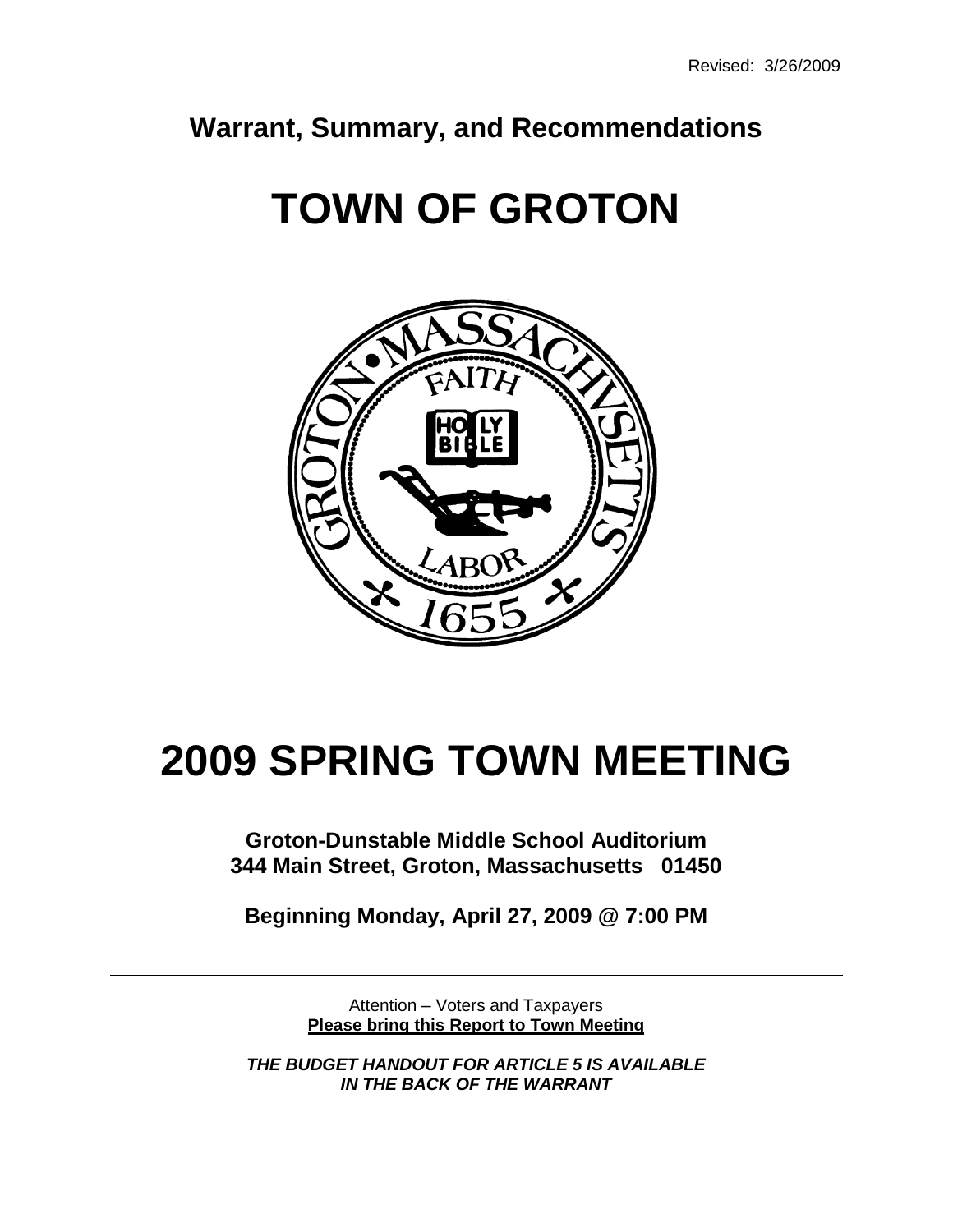### **SPRING TOWN MEETING WARRANT APRIL 27, 2009**

Middlesex, ss. Commonwealth of Massachusetts To any Constable in the Town of Groton

#### Greetings:

In the name of the Commonwealth of Massachusetts, you are hereby required to notify and warn said inhabitants of the Town of Groton qualified to vote on Town affairs to assemble in the Groton-Dunstable Middle School Auditorium in said Town on Monday, the twenty-seventh day of April, 2009 at Seven O'clock in the evening, to consider all business other than the election of Town Officers and on the nineteenth of May, 2009 at an adjourned session thereof to give their ballots for:

| Vote for One   | <b>Board of Assessors</b>                  | 3 Years |
|----------------|--------------------------------------------|---------|
| Vote for One   | Board of Health                            | 3 Years |
| Vote for One   | <b>Board of Selectmen</b>                  | 3 Years |
| Vote for One   | <b>Commissioner of Trust Funds</b>         | 3 Years |
| Vote for Two   | Groton-Dunstable Regional School Committee | 3 Years |
| Vote for One   | <b>Groton Electric Light Commission</b>    | 3 Years |
| Vote for One   | <b>Park Commission</b>                     | 3 Years |
| Vote for Three | <b>Planning Board</b>                      | 3 Years |
| Vote for One   | <b>Sewer Commission</b>                    | 3 Years |
| Vote for One   | <b>Highway Surveyor</b>                    | 3 Years |
| Vote for One   | Moderator                                  | 3 Years |
| Vote for One   | <b>Town Clerk</b>                          | 3 Years |
| Vote for One   | <b>Tree Warden</b>                         | 1 Year  |
| Vote for Two   | Trustees of the Groton Public Library      | 3 Years |
| Vote for One   | <b>Water Commission</b>                    | 3 Years |
| Vote for Two   | <b>Groton Housing Authority</b>            | 5 Years |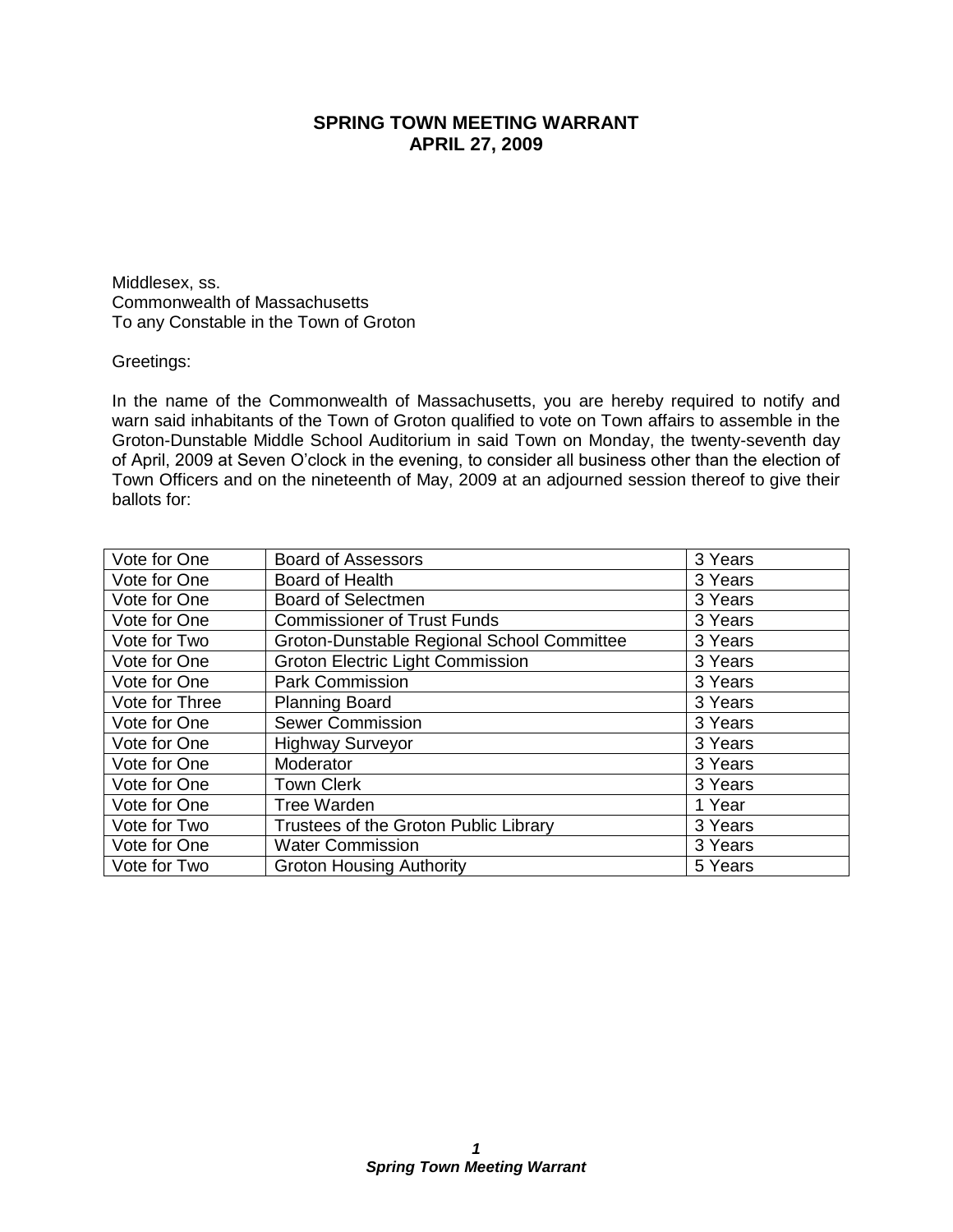#### *ARTICLE 1: HEAR REPORTS*

To see if the Town will vote to hear and act on the report of the Board of Selectmen and other Town Officers and Committees, or to take any other action relative thereto.

#### *BOARD OF SELECTMEN*

| <b>Board of Selectmen:</b> |                    |
|----------------------------|--------------------|
| <b>Finance Committee:</b>  | <b>No Position</b> |

**Summary:** *To hear reports of Town Boards, Committees and Commissions.*

#### *ARTICLE 2: APPLY FOR GRANTS*

To see if the Town will vote to authorize the Board of Selectmen to apply for Federal and State Grants for which the Town is or may be eligible and to expend the funds received thereunder, or to take any other action relative thereto.

\_\_\_\_\_\_\_\_\_\_\_\_\_\_\_\_\_\_\_\_\_\_\_\_\_

#### *BOARD OF SELECTMEN*

#### **Board of Selectmen: Finance Committee:** *Recommended Unanimously*

**Summary:** *To allow the Board of Selectmen to apply for grants that may come available during the year.*

\_\_\_\_\_\_\_\_\_\_\_\_\_\_\_\_\_\_\_\_\_\_\_\_\_

#### *ARTICLE 3: ELECTED OFFICIALS' COMPENSATION*

To see if the Town will vote to allow the following compensation for the following elected officials:

| Selectman (four)             | \$760 | <b>Town Clerk</b>       | \$60,000 |
|------------------------------|-------|-------------------------|----------|
| Board of Selectmen, Chairman | \$910 | <b>Town Moderator</b>   | -65      |
| Assessor (two)               | \$760 | <b>Highway Surveyor</b> | \$80,000 |
| Board of Assessors, Chairman | \$910 | Tree Warden             | \$1,443  |

for the ensuing year, or to take any other action relative thereto.

#### *BOARD OF SELECTMEN*

#### **Board of Selectmen: Recommended Unanimously**

**Summary:** *To provide compensation for elected officials as proposed by the Town Manager. The Highway Surveyor's salary has been adjusted to reflect the proposed change of the position to Public Works Director.*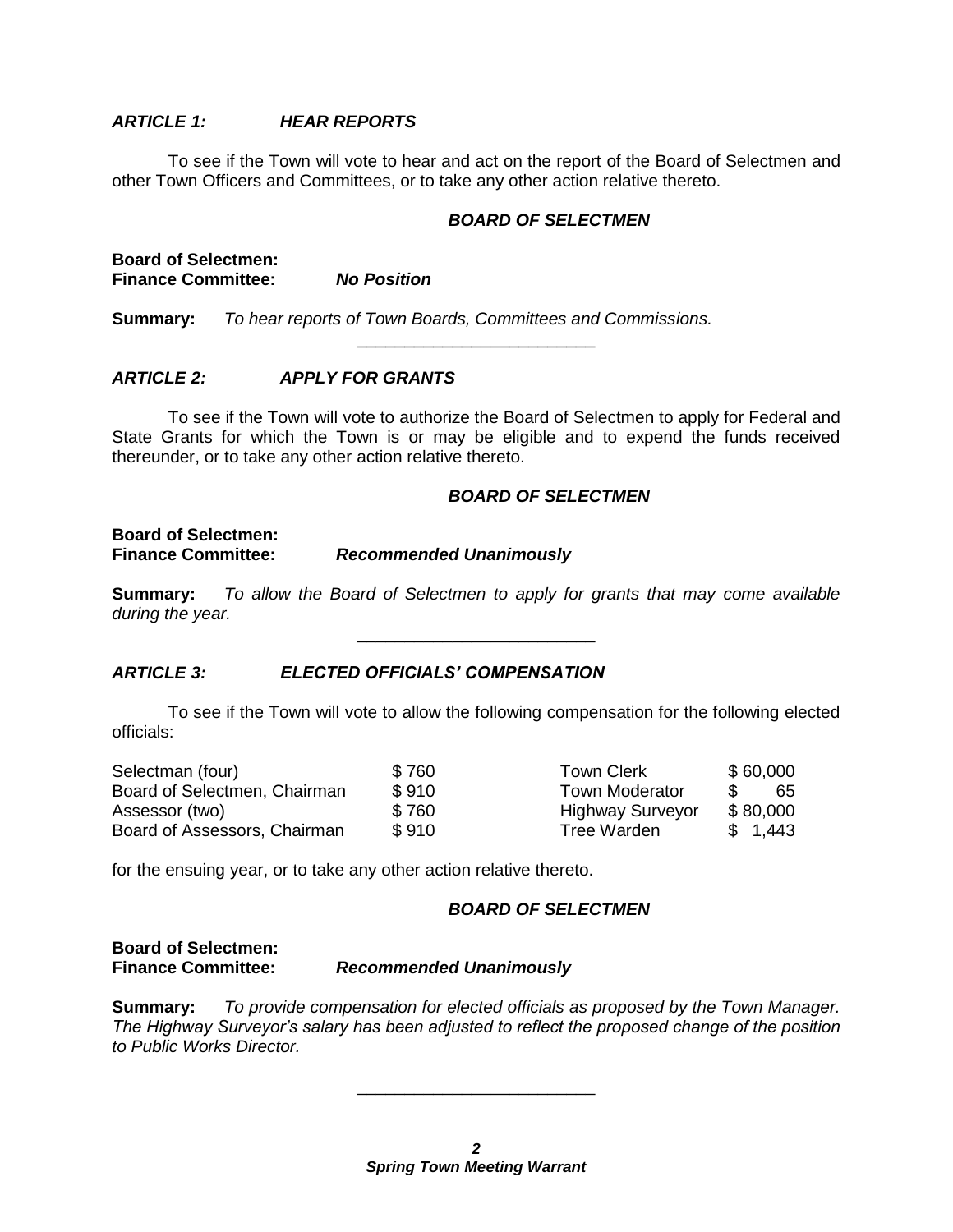#### *ARTICLE 4: WAGE AND CLASSIFICATION SCHEDULE*

To see if the Town will vote to amend and adopt for Fiscal Year 2010 the Town of Groton Wage and Classification schedule as shown in Appendix B of this Warrant, or to take any other action relative thereto.

#### *BOARD OF SELECTMEN TOWN MANAGER*

#### **Board of Selectmen: Finance Committee:** *Recommended by Majority Vote ( 3 For, 1 Against, 1 Abstain)*

**Summary:** *This article proposes to provide a two (2%) percent COLA for FY 2010 for employees covered by the Personnel Bylaw or who have individual contracts. The actual funding for this adjustment is contained in the proposed Operating Budget for FY 2010 to be voted in Article 5 of this Town Meeting Warrant. In addition, due to the recent change in government, the position of Administrative Assistant to the Administrative Officer has been updated and changed to Executive Assistant to the Town Manager. The position has been reclassified to a Grade 9 from a Grade 7 to reflect added responsibilities and duties. The position of Principal Assessor has been added to reflect changes in the Groton Charter.*

\_\_\_\_\_\_\_\_\_\_\_\_\_\_\_\_\_\_\_\_\_\_\_\_\_

#### *ARTICLE 5: FISCAL YEAR 2010 ANNUAL OPERATING BUDGET*

To see if the Town will vote to raise and appropriate and/or transfer from available funds a sum or sums of money as may be necessary to defray the expenses of the Town for the next fiscal year (2010), and act upon the budget of the Finance Committee, or to take any other action relative thereto.

#### *FINANCE COMMITTEE BOARD OF SELECTMEN TOWN MANAGER*

**Board of Selectmen: Finance Committee:** *Recommended Unanimously*

**Summary:** *Budget – In accordance with Section 6 of the Town Charter, the Finance Committee conducts its annual budget process by receiving the Town Manager's proposed balanced budget on or before December 31st; meeting with department heads and boards; holding public budget hearings in preparation for issuing its recommendations to Town Meeting; and presenting its budget recommendations at spring Town Meeting. The budget handout for this Article is contained as Appendix A of this Warrant. Please also see Finance Committee and Town Manager's Report which includes the Finance Committee's and Board of Selectmen's recommendations*.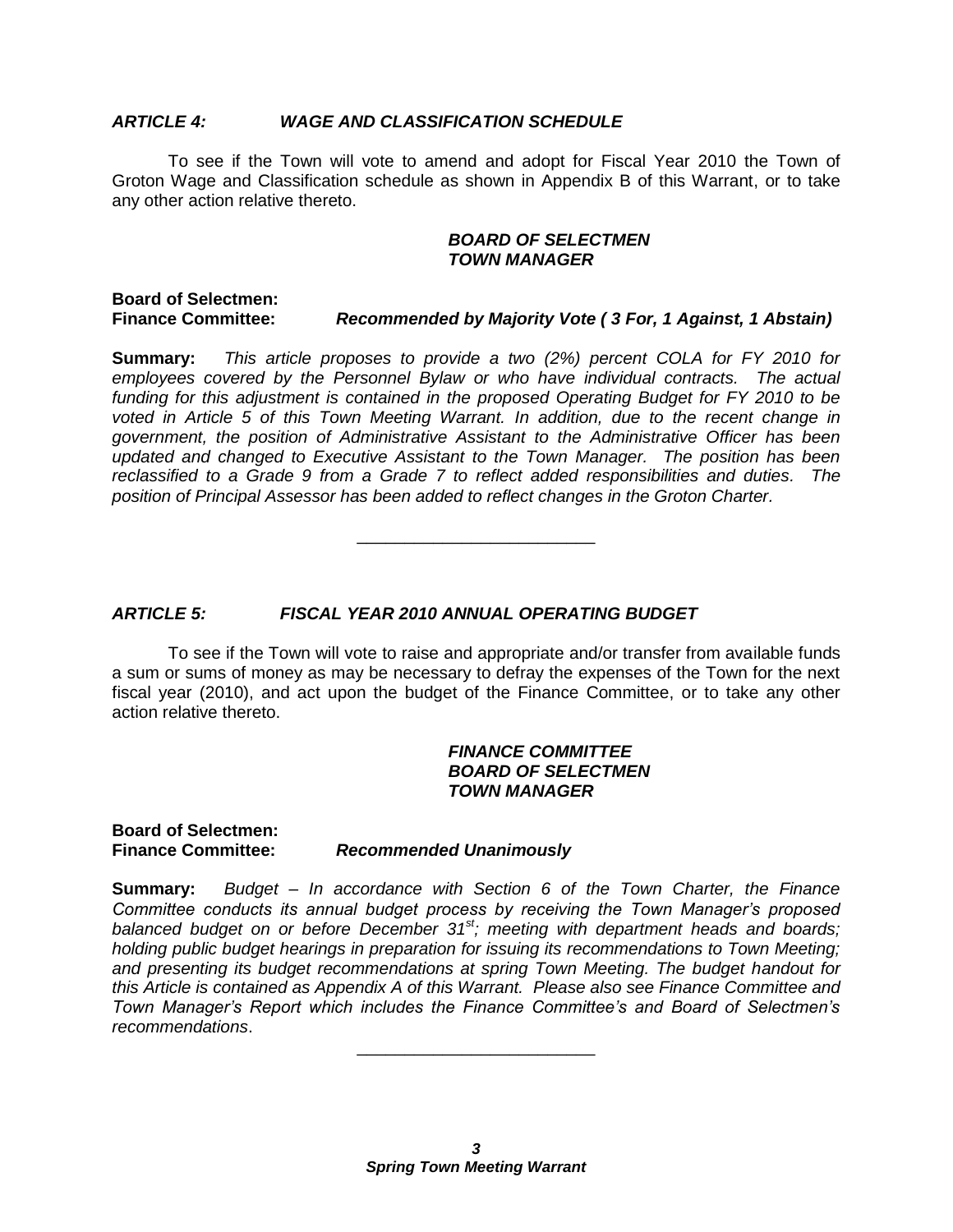#### *ARTICLE 6: GROTON COUNTRY CLUB BUDGET*

To see if the Town will vote in accordance with Section 8 of Chapter 533 of the Acts of 1991, as amended by Chapter 115 of the Acts of 1995 and Chapter 387 of the Acts of 1998, to approve the budget of the Groton Country Club Authority, or to take any other action relative thereto.

#### *GROTON COUNTRY CLUB AUTHORITY*

#### **Board of Selectmen: Finance Committee:** *Recommendation Deferred Until Town Meeting*

**Summary:** *The legislation creating the Country Club Authority requires that the Authority present its annual budget to the Town for approval. The Budget is contained as Appendix C of this Warrant.*

\_\_\_\_\_\_\_\_\_\_\_\_\_\_\_\_\_\_\_\_\_\_\_\_\_

#### *ARTICLE 7: FISCAL YEAR 2010 CAPITAL BUDGET*

To see if the Town will vote to raise and appropriate, transfer from available funds, and/or borrow a sum or sums of money for the purpose of funding the FY 2010 Capital Budget as follows:

| <u>Item</u>                                                                                                                                                      | <b>Proposed</b><br><b>Amount</b>                                      | <b>Department</b>                                                                                                                                                  |  |  |
|------------------------------------------------------------------------------------------------------------------------------------------------------------------|-----------------------------------------------------------------------|--------------------------------------------------------------------------------------------------------------------------------------------------------------------|--|--|
| <b>Bobcat Tractor</b><br>Dump Truck<br><b>Public Safety Evidence Processing Area</b><br><b>Police Cruisers</b><br>Upgrade Telephone System<br>Records Management | \$25,000<br>\$125,000<br>\$25,000<br>\$52,000<br>\$30,000<br>\$50,000 | <b>Transfer Station</b><br><b>Highway Department</b><br><b>Town Facilities</b><br><b>Police Department</b><br><b>Police Department</b><br><b>Police Department</b> |  |  |
| <b>Chief's Vehicle Replacement</b>                                                                                                                               | \$40,000                                                              | Fire and EMS                                                                                                                                                       |  |  |
| Total Requested:                                                                                                                                                 | \$347,000                                                             |                                                                                                                                                                    |  |  |

or to take any other action relative thereto.

#### *TOWN MANAGER*

#### **Board of Selectmen: Finance Committee:** *Recommended Unanimously*

**Summary:** *Section 6-6 of the Groton Charter requires the Town Manager to submit a Capital Improvement Plan to the Board of Selectmen and Finance Committee that lists all capital improvements proposed to be undertaken during the next five years. A copy of the proposed plan is on file in the Office of the Town Clerk. The above listed items are proposed for Fiscal Year 2010. The following is a summary of each request:*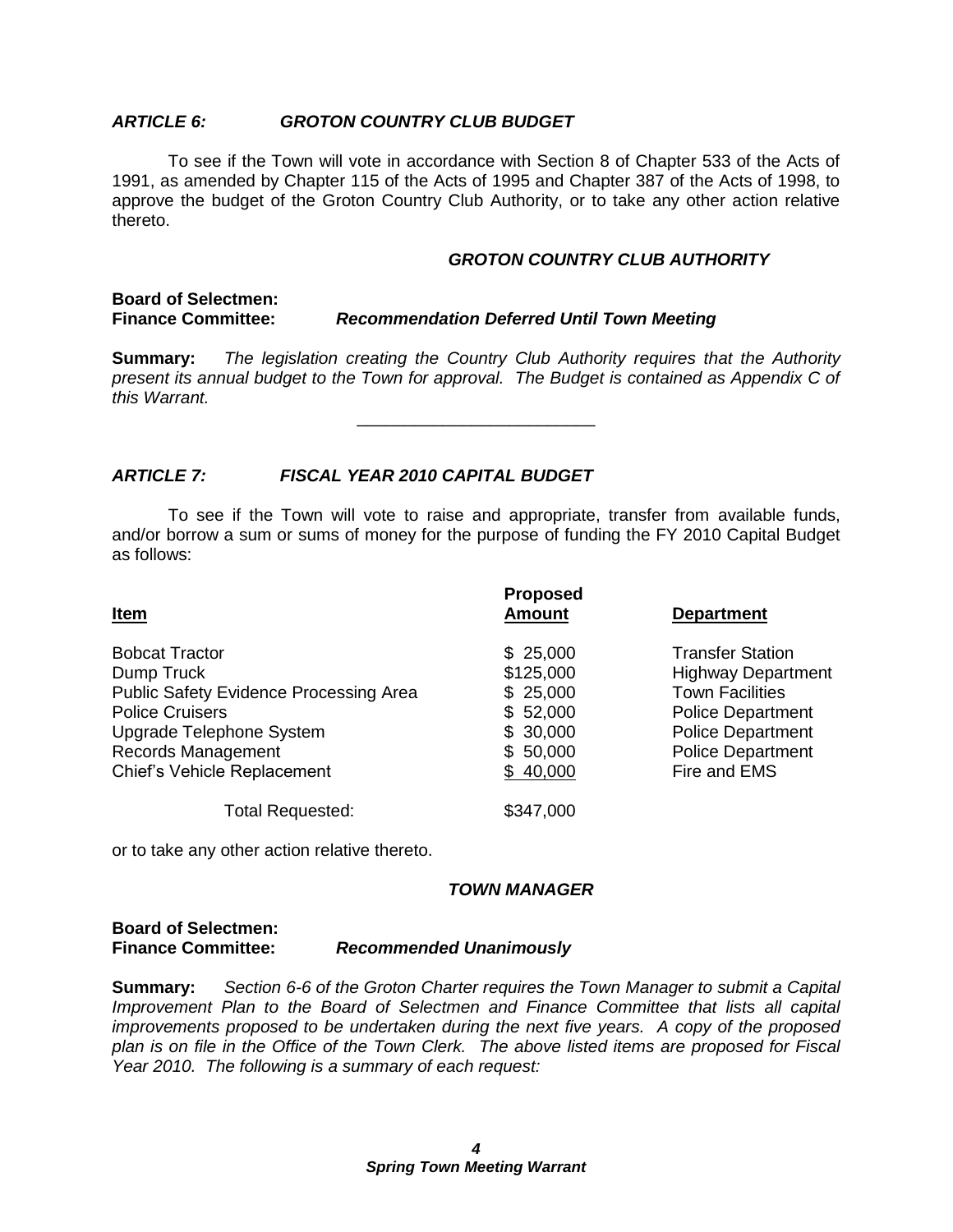- *• The Bobcat at the Transfer Station is 10 years old and is used to move recyclables at the Transfer Station as well as snow removal and other maintenance issues. Due to the increase in recyclables, a larger Bobcat is needed to accommodate the needs of the Transfer Station.*
- *• The Dump Truck is over 25 years old and is a front line vehicle in the fleet. It is used for plowing and sanding. This vehicle is getting more and more difficult to maintain is becoming increasingly unreliable for a front line piece. This is a scheduled replacement.*
- *• The current evidence processing area located in the public safety building is below standard. The proposal calls for five movable double faced ranges. The system will be constructed with center groove rail system with SST ramp plate. It will provide for secure storage of evidence and weapons.*
- *• This request is for the purchase of two police sedans and related equipment for replacement of cruisers that are no longer cost effective to maintain. This would allow the Department to have six marked cruisers. This allows for lesser mileage per year, better maintenance scheduling, assignment of cars to officers and for a programmed replacement scheduled that insures that line cars are rotated out at reasonable mileage and wear and then un-marked cars are rotated in the same fashion.*
- *• Technology improvements and reliability are crucial to the Operation of the Police Department. The phone system has not been updated to meet the new demands on the Police operation. Upgrading the phone system will also allow the Town to create a primary and/or back-up Emergency Operations Center at the Public Safety Building. The new system will allow the Department to meet these needs and deal with changes in technology of the Enhanced 911 System and other improvements. This item can be considered a scheduled replacement.*
- *• The present storage cabinets in the Police Department provide about 333 linear filing inches. It is completely inadequate to address the file storage needs of the Police Department. Many of the reports and records of the Department are required to be kept for many years. Additional storage is needed badly. The proposal is to provide four Times -2 Storage units. These units will be letter size units with four drawers for hanging*  folds and three letter size drawers. There will also be four three tier high units with pull *out drawers. This proposed system will increase the storage capacity in the same size room to 1920 linear filing inches.*
- *• The Chief's current vehicle is a 2001 Ford Explorer and has approximately 75,000 miles. It has been the Fire Chief's vehicle for 8 years. This vehicle will be reassigned to the day staff for responding to emergency calls, station/apparatus maintenance, inspections, etc.*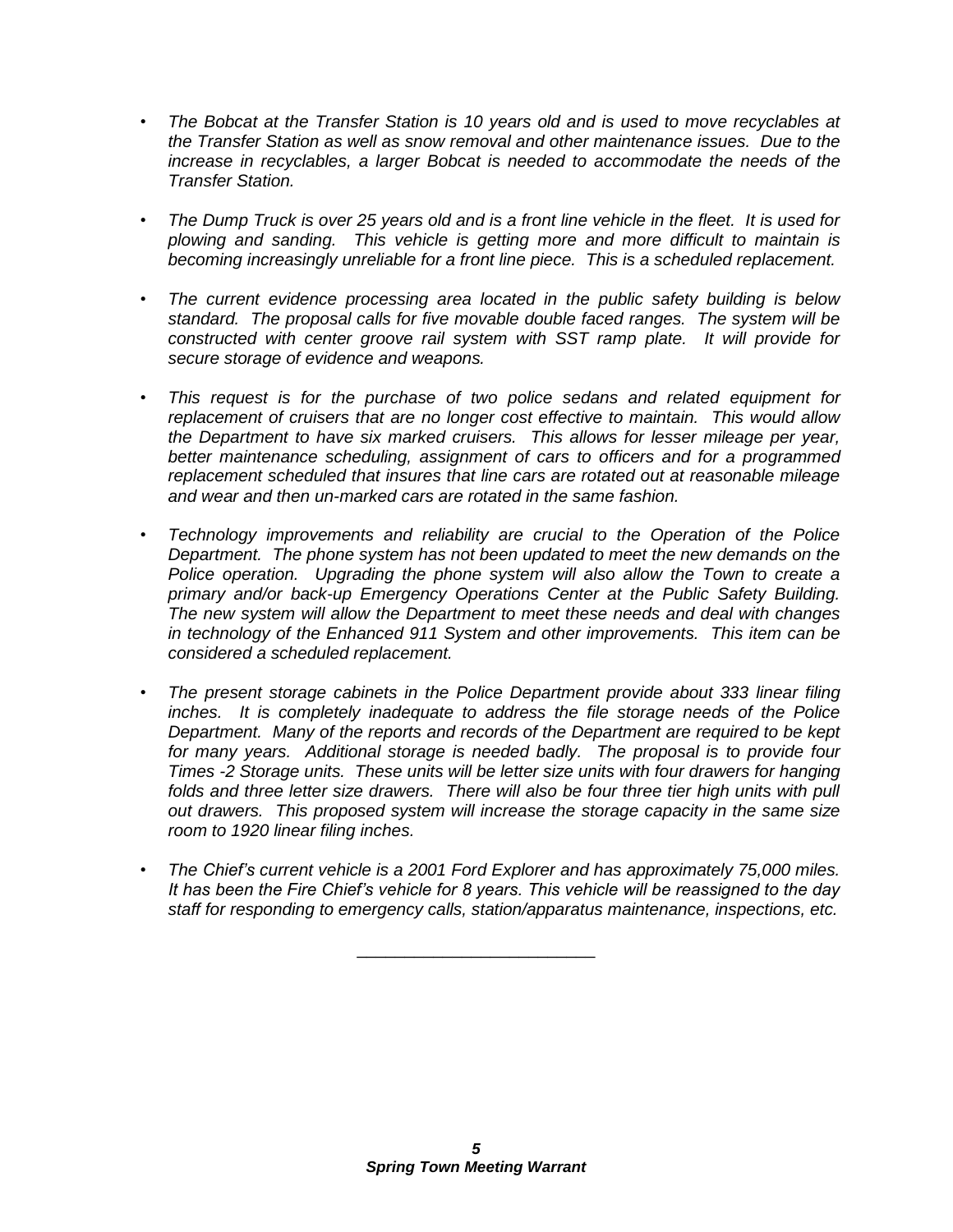#### *ARTICLE 8: WIND ENERGY CONVERSION FACILITIES*

To see if the Town will vote to amend Chapter 218, Zoning, of the Code of the Town of Groton, by amending Sections 218-4 Definitions, 218-13 Schedule of Use Regulations, and 218-25 Site Plan Review, and by adding a new section 218-25.2 entitled, "Wind Energy Conversion Facilities," as detailed in the Planning Board report entitled, "Wind Energy Conversion Facilities," on file in the Office of the Town Clerk, or to take any other action relative thereto.

#### *PLANNING BOARD*

#### **Board of Selectmen: Finance Committee:** *Recommended by Majority Vote ( 2 In Favor, 3 Abstain)*

**Summary:** *The proposed zoning amendment will establish a permitting process for wind energy conversion facilities. Small Scale Wind Energy Conversion Facilities (height up to 65 ft) will be permitted by right, and Large Scale Wind Energy Conversion Facilities will require a special permit from the Planning Board.*

\_\_\_\_\_\_\_\_\_\_\_\_\_\_\_\_\_\_\_\_\_\_\_\_\_

#### *ARTICLE 9: ACCESSORY APARTMENTS*

To see if the Town will vote to amend Chapter 218, Zoning, of the Code of the Town of Groton Section 218-16D Accessory Apartments and Section 218-13 Schedule of Use Regulations as follows:

- 1. Amend Item 218-16D(1) Purpose by deleting the words "adding to the number of buildings in the Town, or" in the first sentence. The item as amended will read as follows:
	- (1) Purpose. For the purpose of (a) providing small additional dwelling units to rent without adding to the number of buildings in the Town, or substantially altering the appearance of the Town, (b) providing alternative housing options; and (c) enabling owners of single family dwellings larger than required for their present needs to share space and the burdens of home ownership, the Board of Appeals may grant a special permit in accordance with the following requirements.
- 2. Amend Item 218-16D(3)(c) by deleting the words "shall be located in the principal residential structure on the premises" at the end of the second sentence and by adding the words "and may be attached or detached" after the word "and." The item as amended will read as follows:
	- (c) Not more than one accessory apartment may be established on a lot. The accessory apartment shall not exceed 800 square feet in floor space and may be attached or detached.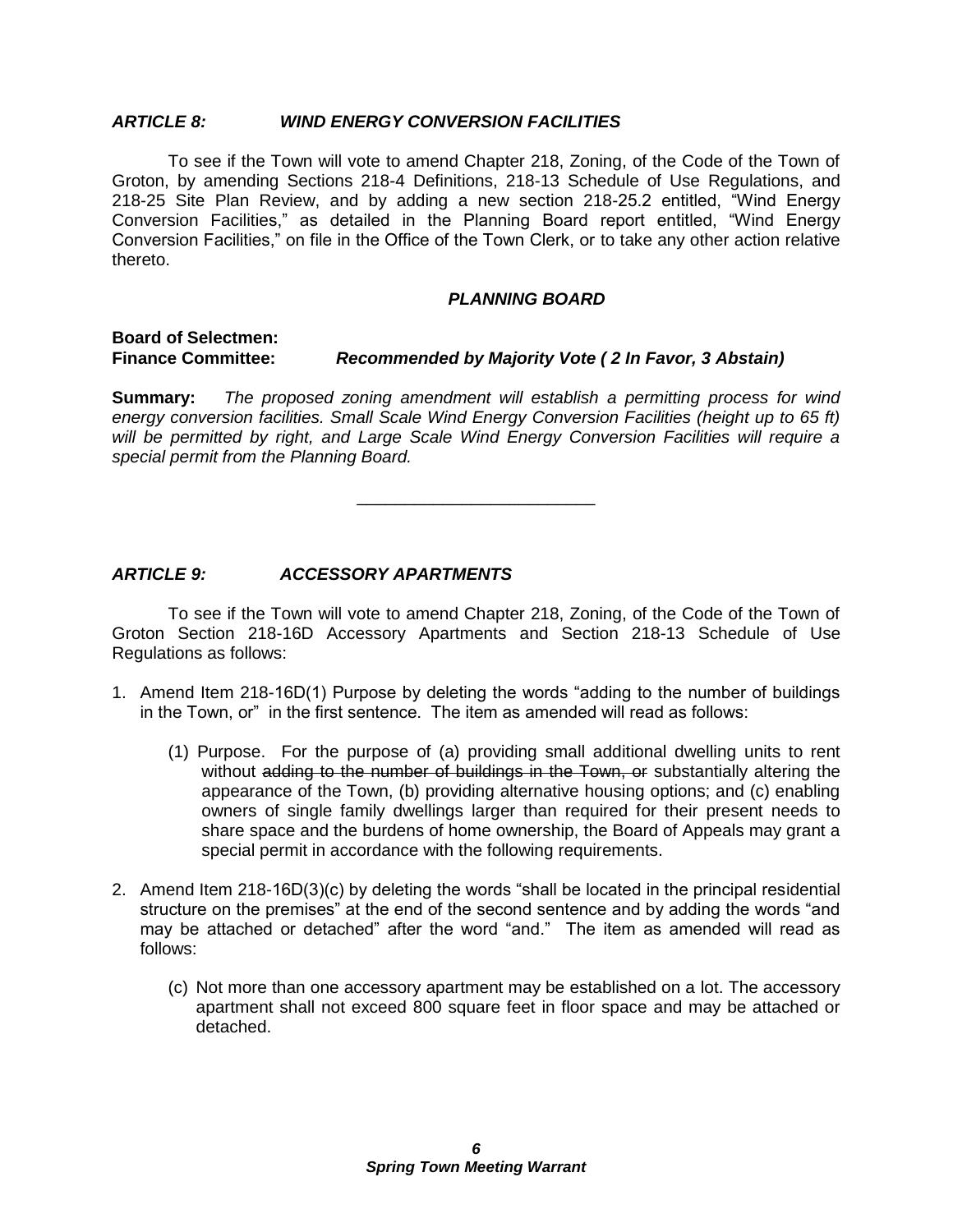- 3. Amend Item 218-16D(3)(d) by deleting the existing paragraph in its entirety and replacing it with the following:
	- (d) The accessory apartment shall not detract from the residential character of the property or the neighborhood.
- 4. Amend Section 218-13 Use Regulations by inserting the following use in the Accessory Section:

|                                               |     |           | R-A                         | $R-B$     | $B-1$     | $M-1$ |              | P |
|-----------------------------------------------|-----|-----------|-----------------------------|-----------|-----------|-------|--------------|---|
| Apartments<br>Accessory<br>under $\S$ 218-16D | are | regulated | $\overline{\phantom{a}}$ SP | <b>SP</b> | <b>SP</b> |       | $\mathbf{N}$ | N |

or to take any other action relative thereto.

#### *PLANNING BOARD*

#### **Board of Selectmen: Finance Committee:** *No Position*

**Summary:** *The proposed zoning amendment allows construction of accessory apartments, not to exceed 800 square feet, to be located in accessory structures, whether attached or detached. Accessory apartments require a special permit from the Zoning Board of Appeals.*

\_\_\_\_\_\_\_\_\_\_\_\_\_\_\_\_\_\_\_\_\_\_\_\_\_

#### *ARTICLE 10: SCHEDULE OF USE REGULATIONS*

To see if the Town will vote to amend Chapter 218, Zoning, of the Code of the Town of Groton, 218-13 Schedule of Use Regulations, striking out the word "detached" and inserting in its place the word "attached" in the following use in the Residential section:

|                                                                                                                                             | $R-A$ | R-B       | $B-1$ | M-1 |  |   |
|---------------------------------------------------------------------------------------------------------------------------------------------|-------|-----------|-------|-----|--|---|
| 2-family <del>detached</del> attached dwelling, Y<br>provided that its external appearance is<br>not significantly different from a single- |       | $\sqrt{}$ |       | N   |  | N |
| <sup>I</sup> family dwelling                                                                                                                |       |           |       |     |  |   |

or to take any other action relative thereto.

#### *PLANNING BOARD*

#### **Board of Selectmen Finance Committee:** *No Position*

**Summary:** *The proposed zoning amendment requires that the two units in a two--family dwellings must be attached.*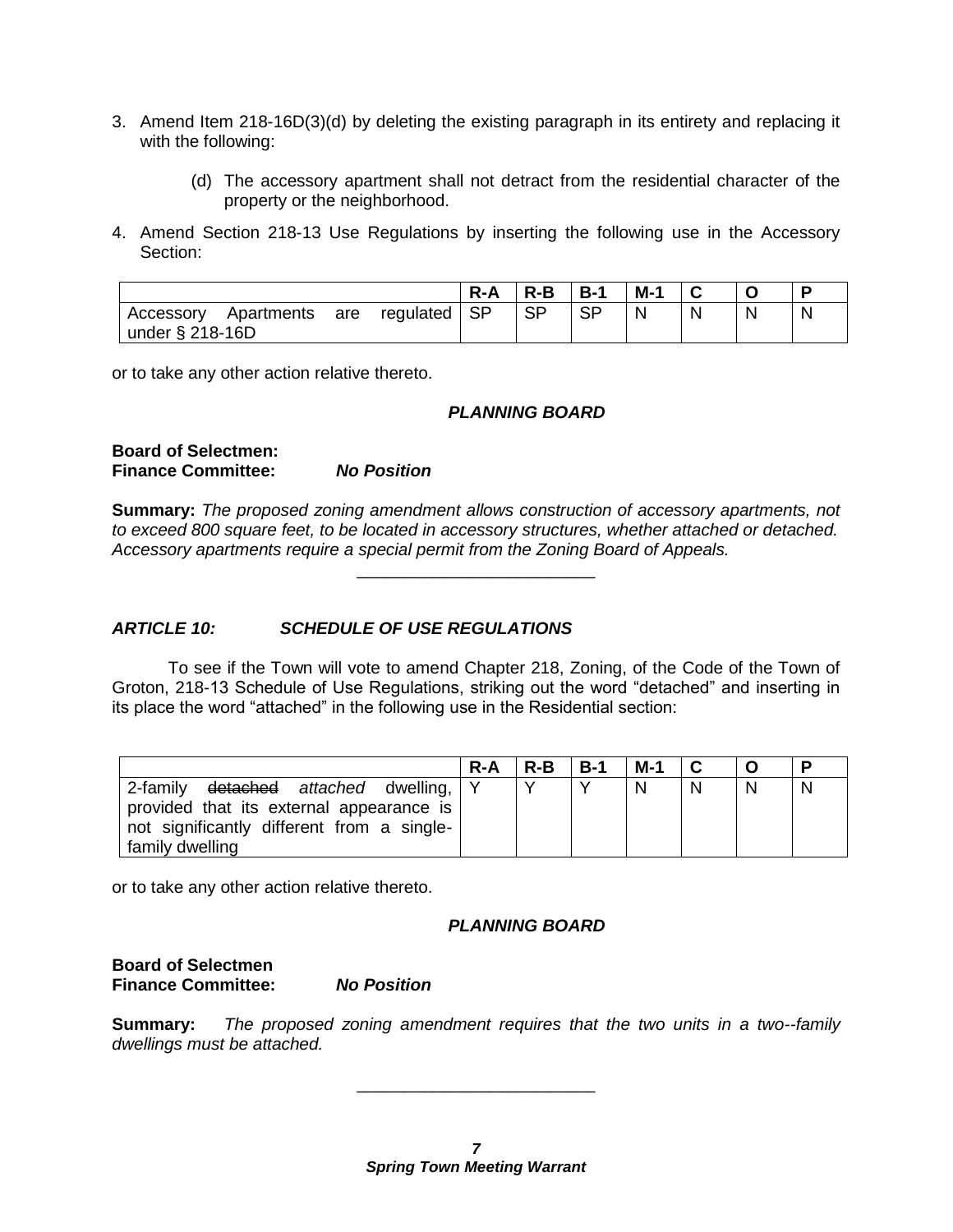#### *ARTICLE 11: CHAPTER 119 – BUILDING NUMBERING BYLAW*

To see if the Town will vote to amend the Code of the Town of Groton, Chapter 119 Buildings, Numbering of, by deleting the existing Chapter 119 in its entirety, and by substituting in its place, a new Chapter 119 Buildings, Numbering of, as follows:

#### **Chapter 119: BUILDINGS, NUMBERING OF**

[HISTORY: Adopted by the Annual Town Meeting of the Town of Groton 4-25-1992 by Art. 18. Amendments noted where applicable.]

#### **§ 119-1. Statutory authorization**

Pursuant to the statutory authorization granted under MGL C. 40, § 21, and C. 148, §59, the Town of Groton hereby enacts this chapter requiring and regulating the numbering of buildings within the municipal boundaries of the Town of Groton.

#### **§ 119-2. Purpose**

The standards and regulations set forth within the provisions of this chapter shall have the purpose and effect of promoting the general health, safety, welfare and convenience of the inhabitants of the Town of Groton by reducing the difficulty in responding to individual residences in cases of police, fire, medical or other emergency situations requiring immediate location and response; by facilitating the delivery efforts of the United States Postal Service through the creation of a numbering system for all delivery locations; by decreasing the potential for traffic accidents caused by motorists searching for address locations; by improving local census data gathering capabilities; by improving the accuracy of important legal documents requiring address location information; and by assisting the planning efforts of a growing community.

#### **§ 119-3. Administration; street list; assignment of numbers; Town Map**

- A. This chapter shall be administered by the Town Manager or his/her designee who shall see that building numbers are assigned to all dwellings, public buildings, businesses and structures used as a place of business or gathering.
- B. The Town Clerk shall prepare and maintain through annual update a street list of the Town of Groton consisting of an alphabetical listing of all streets, with residents or business names listed in the order of their assigned numbers.
- C. The Town Manager or his/her designee shall see to the preparation of a Town Map indicating the approximate location of the numbering system within the Town.

#### **§ 119-4. Compliance required**

All dwellings, public buildings, businesses, structures, and places of gathering, as determined by the Fire Chief, shall be identified by their properly assigned street number (as assigned and certified by the Town of Groton). It is the responsibility of each property owner to obtain the correct street number from the Town Manager or his/her designee. It shall be the responsibility of the owner/occupant to maintain and attend to the assigned street number(s). Under no circumstance should a street number, other than that which is properly assigned, be displayed.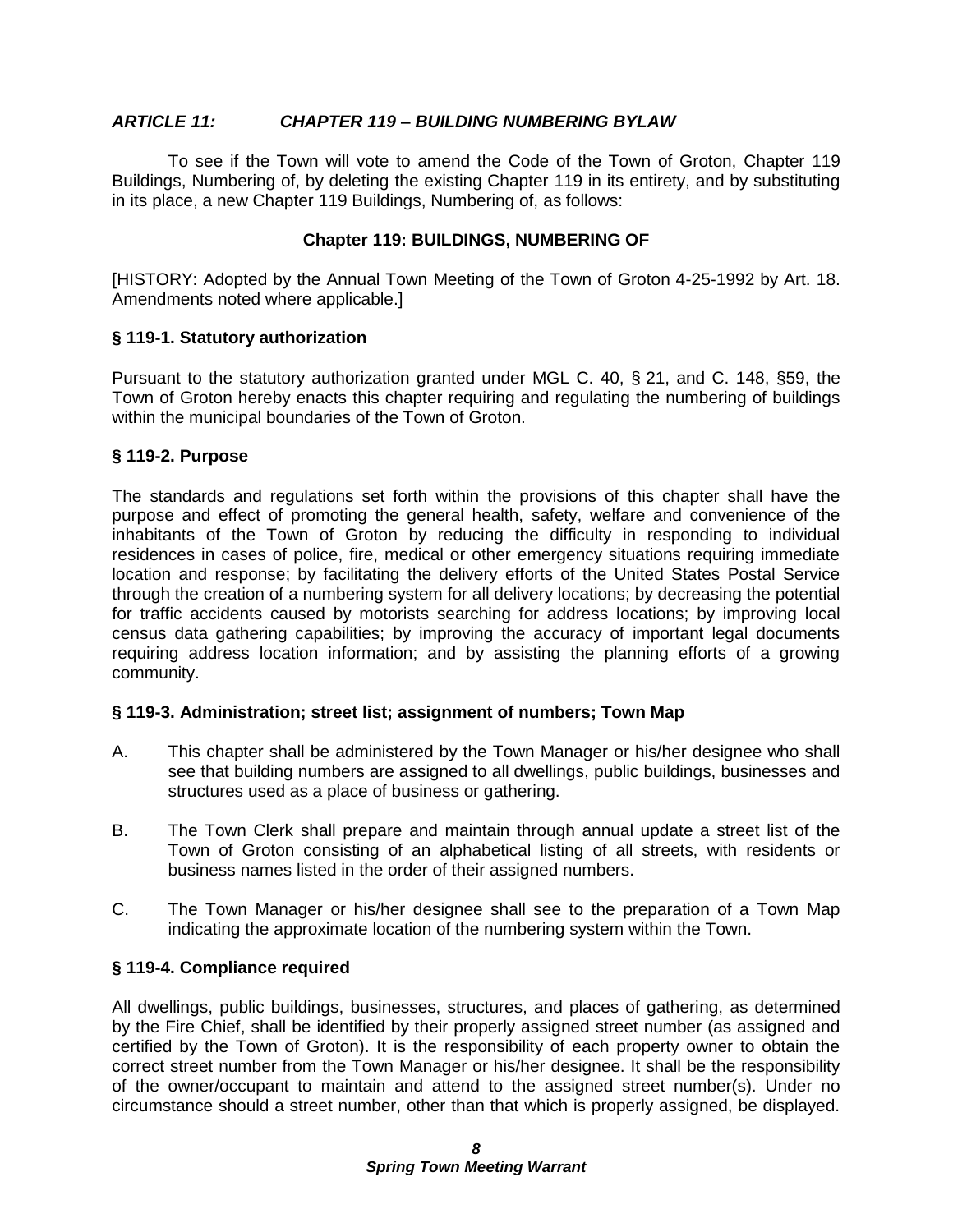Numbers shall be displayed within 60 days of the enactment of this chapter or within 60 days of a new street number assignment. New structures must have their numbers properly displayed prior to occupancy.

#### **§ 119-5. Assignment of numbers**

#### **A. New structures**

Whenever any residential or non-residential structure is constructed or developed, it shall be the duty of the owner to procure an assigned number or numbers from the Building Commissioner. The number shall be assigned prior to the issuance of any permits associated with the construction.

#### **B. New subdivisions**

Any prospective subdivider shall show the proposed building numbering system on the definitive subdivision plan or Approval Not Required (ANR) plan. Endorsement of said plan by the Planning Board shall constitute the assignment of building numbers to the lots shown on the plan. The building numbering shall follow the numbering system as provided in any regulations promulgated pursuant to this Chapter.

#### **C. Building numbering changes**

When it is necessary to correct an existing building number for public safety purposes, the Fire Chief shall assign a new building number. All affected property owners shall be notified in writing of the change. The written notice shall advise that the new number shall become effective 60 days from the date of the notice.

#### **§ 119-6. Regulations**

After public notice and public hearing, the Board of Selectmen shall have authority to promulgate rules and regulations to implement this chapter, to enforce the provisions of this chapter, and to take any other actions reasonable and appropriate to implement this chapter.

#### **§ 119-7. Open Land Numbering**

All parcels of land in the Town of Groton that do not contain buildings will be assigned parcel numbers that are identical to those recorded in the Assessor's database for the Town. Use of these parcel numbers for emergency situations is limited to when no building numbers are available.

#### **§ 119-8. Enforcement**

- A. The Town Manager or his/her designee shall enforce this chapter, its regulations, orders, violation notices, and enforcement orders, and may pursue all civil and criminal remedies for such violations.
- B. Orders The Town Manager or his/her designee may issue a written order to enforce the provisions of this chapter, or the regulations thereof.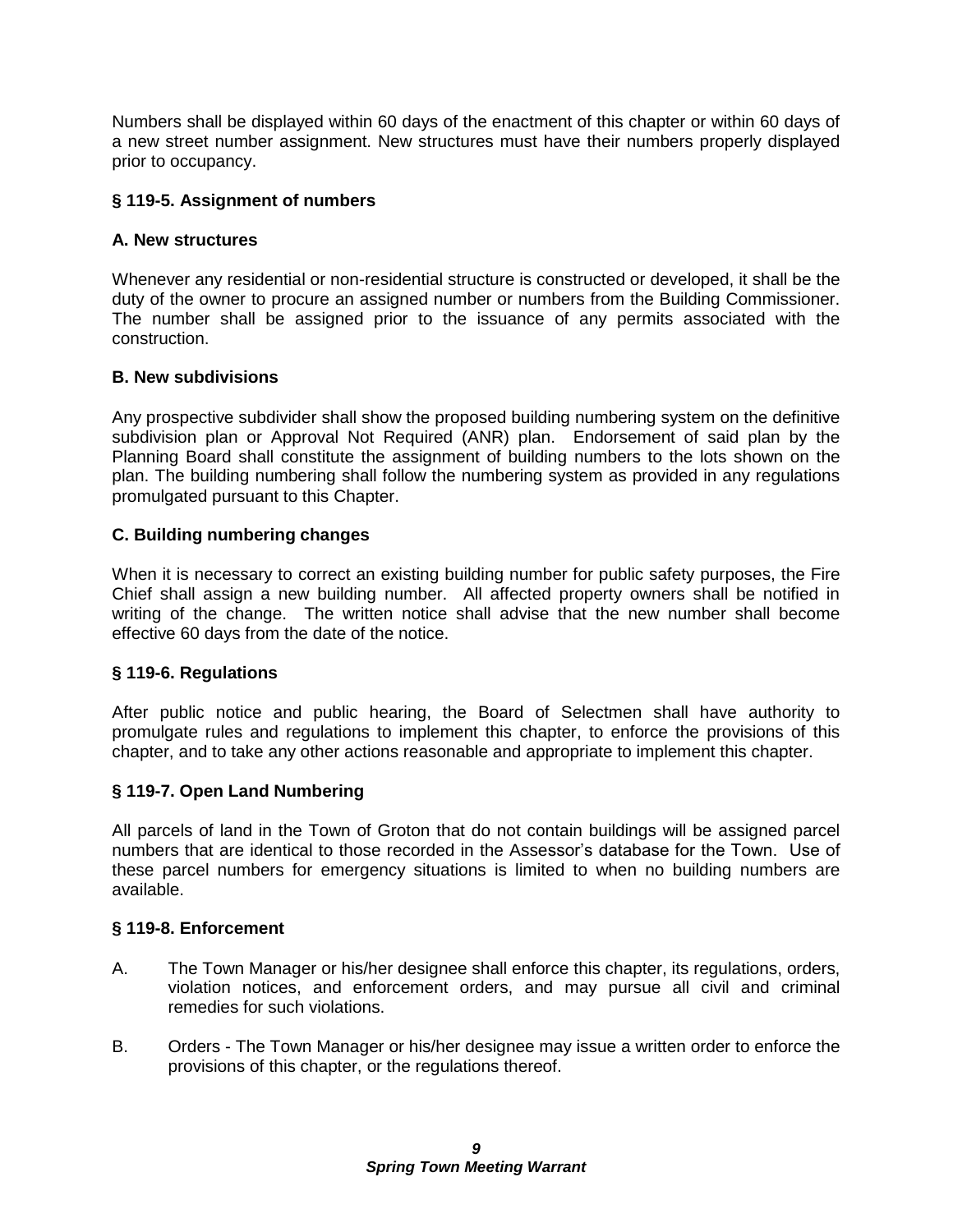- C. Criminal penalty Any person who violates any provision of this chapter, regulation, order or permit issued thereunder, shall be punished by a fine of not more than \$300. Each day or part thereunder that such violation occurs or continues shall constitute a separate offense
- . D. Noncriminal disposition - As an alternative to criminal prosecution or civil action, the Town may elect to utilize the noncriminal disposition procedure set forth in MGL C. 40, § 21D, which has been adopted by the Town in the Code of the Town of Groton Chapter 1, § 1-4, Complaints, in which case the Town Manager or his/her designee shall be the enforcing person. The penalty for each violation shall be \$50 for the first violation, \$100 for the second violation, and \$300 for the third violation. Each day or part thereof that such violation occurs or continues shall constitute a separate offense.

#### **§ 119-9. Severability**

If any provision, paragraph, sentence, or clause of this chapter is held invalid for any reason by a court of competent jurisdiction, all other provisions shall continue in full force and effect.

#### **§ 119-10. Effective date**

This chapter shall take effect upon approval of the Attorney General in accordance with M.G.L., Ch. 40 § 32.

or to take any other action relative thereto.

#### *BOARD OF SELECTMEN*

**Board of Selectmen: Finance Committee:** *No Position*

**Summary:** *Through the adoption of this bylaw it will clarify the existing building numbering procedures for public safety purposes.*

\_\_\_\_\_\_\_\_\_\_\_\_\_\_\_\_\_\_\_\_\_\_\_\_\_

#### *ARTICLE 12: STORMWATER MANAGEMENT REVOLVING FUND*

To see if the Town will vote to renew the revolving account under Chapter 44,  $\S 53E\%$  of the General Laws for the purpose of utilizing receipts and fees received under Chapter 198 of the Code of the Town of Groton, Stormwater Management - Low Impact Development, said receipts and fees to be credited to said account and expended by the Earth Removal Advisory Committee for administration, oversight and review activities under Chapter 198, with the maximum amount to be expended in said account not to exceed \$10,000 for Fiscal Year 2010, or to take any other action relative thereto.

#### *STORMWATER ADVISORY COMMITTEE*

**Board of Selectmen:**

**Finance Committee:** *Recommended Unanimously*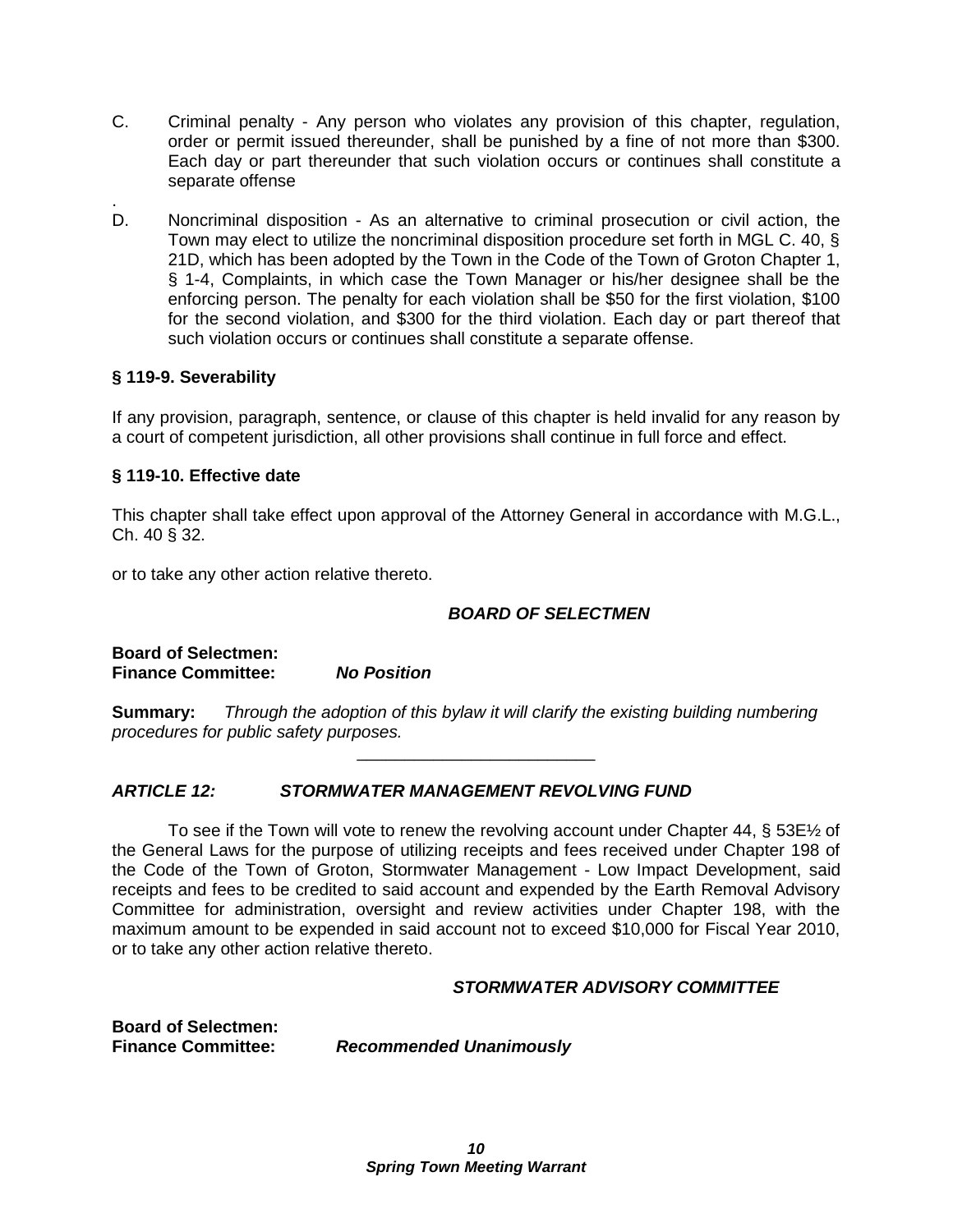**Summary:** *This article authorizes the use of the revolving fund for technical review and processing of applications submitted under Chapter 198, Stormwater Management - Low Impact Development.*

\_\_\_\_\_\_\_\_\_\_\_\_\_\_\_\_\_\_\_\_\_\_\_\_\_

#### *ARTICLE 13: CONSERVATION COMMISSION REVOLVING FUND*

To see if the Town will vote to renew the revolving account under Massachusetts General Laws, Chapter 44, § 53E½ for the purpose of utilizing receipts and fees received for agricultural or silvicultural activities conducted on Town-owned conservation land under the care and custody of the Conservation Commission, said receipts and fees to be credited to said account and expended by the Conservation Commission for oversight and management of conservation lands owned by the Town, with the maximum amount in said account not to exceed \$10,000 for Fiscal Year 2010, or to take any other action relative thereto.

#### *CONSERVATION COMMISSION*

**Board of Selectmen: Finance Committee:** *Recommended Unanimously*

**Summary:** *This article re-authorizes the use of the revolving fund (established in 2007) for the management of conservation land in Groton. Reauthorization allows for reduced fees for management of conservation lands in Groton.*

\_\_\_\_\_\_\_\_\_\_\_\_\_\_\_\_\_\_\_\_\_\_\_\_\_

#### *ARTICLE 14: ACCEPT LAW INCREASING REAL ESTATE TAX EXEMPTION*

To see if the Town will vote to accept the provisions of Section 4, Chapter 73 of the Acts of 1986, as amended by Chapter 126 of the Acts of 1988, to allow an additional property tax exemption for Fiscal year 2010 for those persons who qualify for property tax exemptions under Massachusetts General Laws, Chapter 59, Section 5, not to exceed \$1,000, or to take any other action relative thereto.

#### *BOARD OF ASSESSORS*

**Board of Selectmen:**

#### **Finance Committee:** *Recommended Unanimously*

**Summary:** *This article is geared to elderly persons, blind persons and veterans, with service connected disabilities. It would increase the exemption under state statute up to 100% of the exemption.*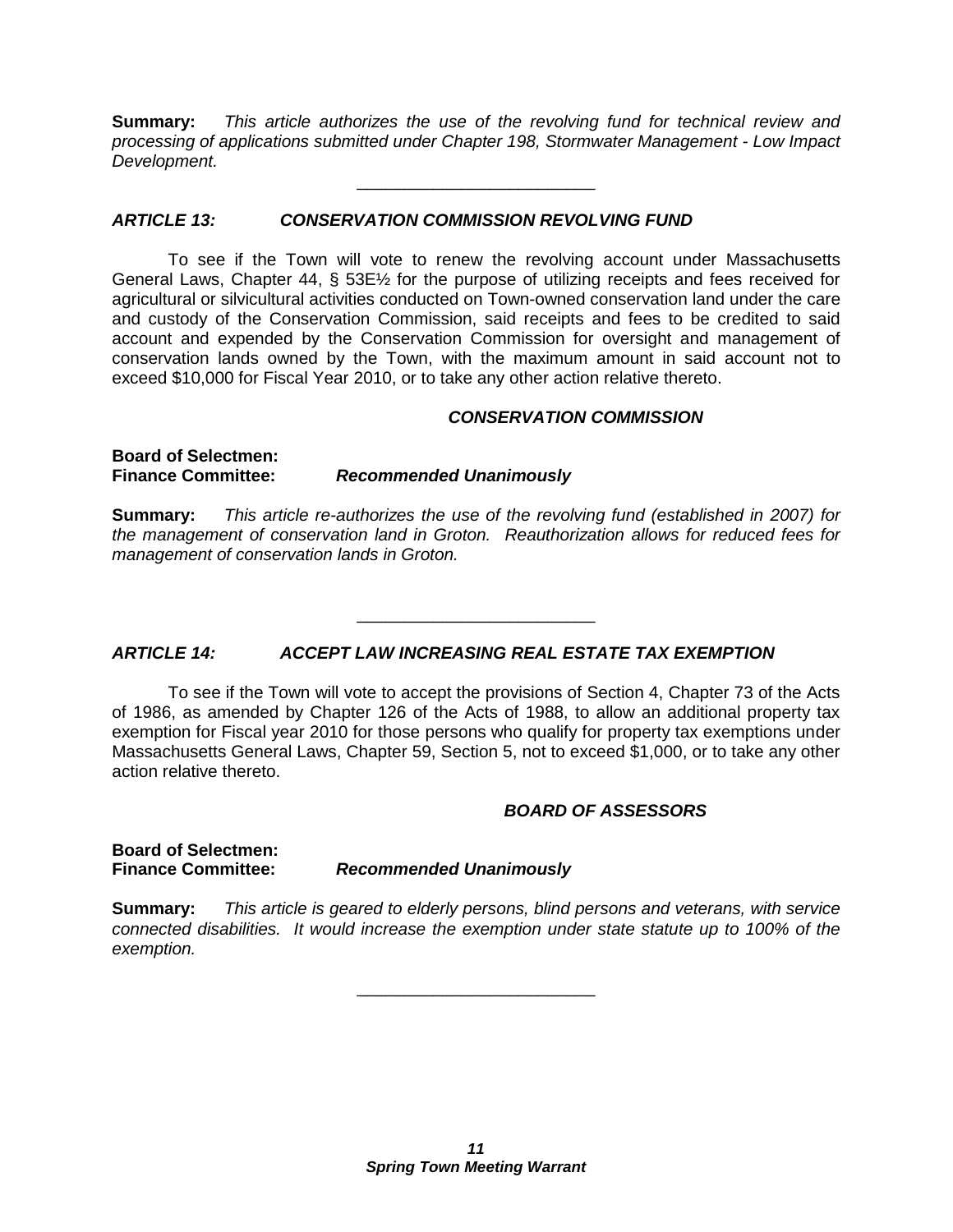#### *ARTICLE 15: COMMUNITY PRESERVATION COMMITTEE BUDGET*

To see if the Town will vote to make the following appropriations from the Community Preservation Fund:

Allocation of Community Preservation Funds to the following sub accounts:

| <b>CPC Operating Expenses:</b>    | \$35,000  |
|-----------------------------------|-----------|
| Open Space Reserve:               | \$70,000  |
| <b>Historic Resource Reserve:</b> | \$70,000  |
| <b>Community Housing Reserve:</b> | \$70,000  |
| <b>Unallocated Reserve:</b>       | \$455,000 |

or to take any other action relative thereto.

#### *COMMUNITY PRESERVATION COMMITTEE*

#### **Board of Selectmen: Finance Committee:** *Recommended Unanimously*

**Summary:** *This is an accounting procedure that is necessary to ensure the Community Preservation Committee will have access to the funds raised during FY10. None of these funds will be spent without additional approval at Town Meeting*

#### *ARTICLE 16: COMMUNITY PRESERVATION COMMITTEE*

To see if the Town will vote to adopt and approve the recommendations of the Community Preservation Committee for Fiscal Year 2010, and to see if the Town will vote to implement such recommendations by appropriating a sum or sums of money from the Community Preservation Fund established pursuant to Chapter 44B of the General Laws, and by authorizing the Board of Selectmen, with the approval of the Community Preservation Committee to acquire, by purchase, gift or eminent domain such real property interests in the same of the Town, or enforceable by the Town, including real property interests in the form of permanent affordable housing restrictions and historical preservation restrictions that will meet the requirements of Chapter 184 of the General Laws, as may be necessary or proper to carry out the foregoing, or to take any other action relative thereto.

#### **CPC Proposal A: Groton Youth Baseball Field Construction: \$148,152**

**Summary:** *The Groton Youth Baseball League and Parks Commission have requested funds to construct a new baseball field to be located off of Cow Pond Road adjacent to the three existing baseball fields. The Cow Pond Facility is the central location for the youth baseball program and includes three existing fields, two batting cages, a small concession stand, and multiple storage units. This will allow for an additional field to meet the growing baseball population, which has doubled over the last seven years and free up other fields in town for use by other organizations that need more space as well.*

**Board of Selectmen:**

**Finance Committee:** *Recommended by Majority Vote (3 For, 2 Against, 1 Abstain)*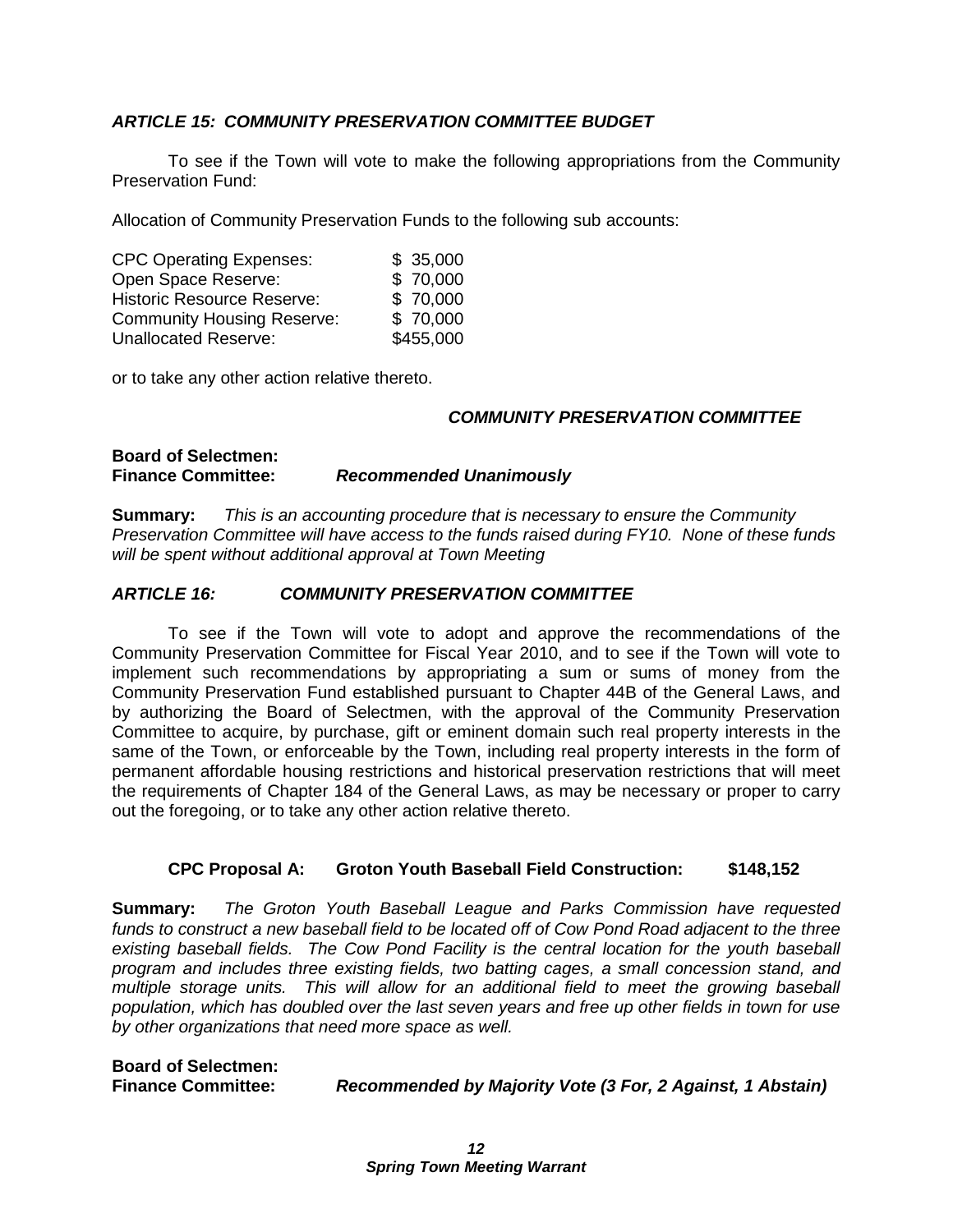#### **CPC Proposal B: Allocation to the Conservation Land Fund: \$100,000**

**Summary:** *The Conservation Fund has been used by the Conservation Commission to purchase Conservation Restrictions, Agricultural Preservation Restrictions, and to purchase conservation land outright within the Town of Groton. Placing CPA funds into the Conservation Fund makes them instantly available to the Conservation Commission for acquiring open space that may be available for purchase for only a short period of time. The workload on the Community Preservation Committee will be reduced by having the Conservation Commission be responsible for the acquisition of open space for the Town. The process of negotiating and purchasing open space can be time consuming and span many years. Relying on the expertise of the Conservation Commission in the area of open space acquisition will allow the Committee to focus more of its attention on the new activities of historic preservation, recreation, and community housing.* 

**Board of Selectmen: Finance Committee:** *Not Recommended by Majority Vote (4 Against, 2 Abstain)*

#### **CPC Proposal C: Reconnaissance Archaeological Survey: \$ 40,000**

**Summary:** *This project is a continuation of the Groton Historical Commission's program of documenting the historic and archeological resources of Groton. This project also allows for the use of the results in the Town's Master Plan and includes recommendations for interpreting historic and archeological information to the citizens of the Town and visitors to Groton.*

**Board of Selectmen: Finance Committee:** *Not Recommended by Majority Vote (5 Against, 1 Abstain)*

**CPC Proposal D: Groton Grange Preservation Project: \$137,000**

**Summary:** *The purpose of this project is to preserve the historic character and use of Groton Grange Hall by stabilizing its historic features and preventing further deterioration and ensure the continued use of Groton Grange Hall as it was historically and maximize its value for public use and benefit. Some of the work proposed would be to replace roofing, repair sills, rebuild the*  foundation, replace the egress door in the east corner of the building, replace any deteriorating *clapboard siding, paint the side exterior of the building and replace and extend the heating system.*

**Board of Selectmen: Finance Committee:** *Not Recommended By Majority Vote (1 For, 5 Against)*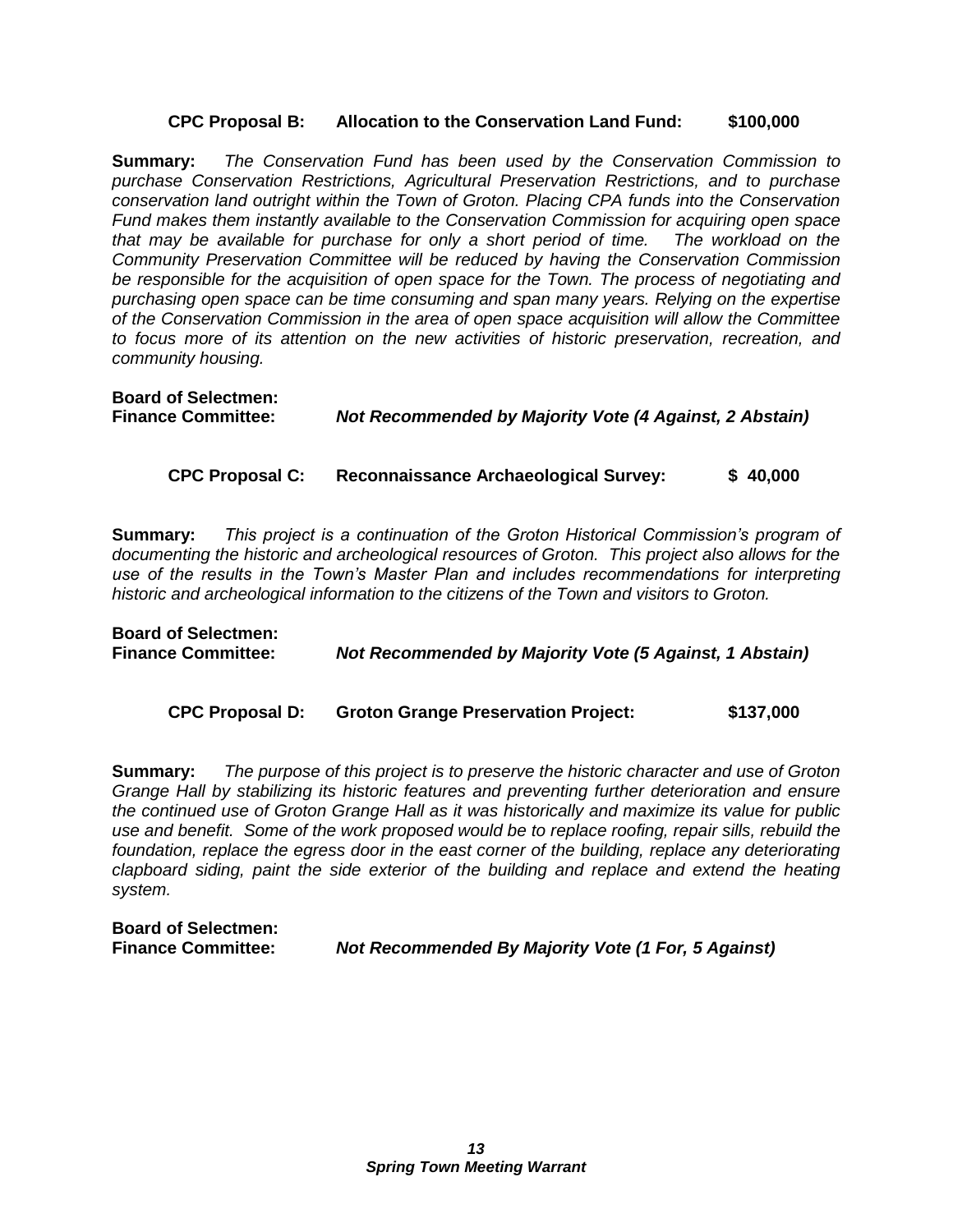#### **CPC Proposal E: Historic Documents Preservation: \$ 18,500**

**Summary:** *The project request is for funding to restore and preserve historical documents generated by the Town of Groton. This request is part of a multi-year set of requests (past and future) to preserve all the historic records of Groton. These documents record various aspects of Groton's past government. In conjunction with the preservation of the physical landscape and historic buildings, these records help broaden the understanding of the history of Groton. The subject matter and timeframe of these documents make them irreplaceable. There are no copies available. The targeted list of documents for this request date from 1724 , with the latest document dated 1880.*

**Board of Selectmen: Finance Committee:** *Not Recommended Unanimously*

#### **CPC Proposal F: Phase II Footstone Reinstallation: \$ 2,850**

**Summary:** *This is a request for funding to assist the Old Burying Ground Commission restore 29 footstones to the Burying Ground. Phase I of this project was completed in the fall of 2008 and it is the intention of the Commission to complete Phase II, finishing the project by the Fall of 2009. This is a short term project, however, the benefits of reinstalling these footstones will last for generations and will allow the Commission to continue the legacy of those who made Groton their final resting place.*

| <b>Board of Selectmen:</b> |                                    |
|----------------------------|------------------------------------|
| <b>Finance Committee:</b>  | <b>Not Recommended Unanimously</b> |

#### **CPC Proposal G: Unkety Brook Well Site Phase I: \$ 8,650**

**Summary:** *This request is for the engineering services and appraisal utilizing the Planning Board's consultant to review a "basic number of lots plan" and complete an appraisal based on those findings for the proposed future Well Site at Unkety Brook.*

| <b>Board of Selectmen:</b> |                                                     |
|----------------------------|-----------------------------------------------------|
| <b>Finance Committee:</b>  | Not Recommended by Majority Vote (2 For, 4 Against) |

#### **CPC Proposal H: Unkety Brook Well Site Phase II: \$ 65,000**

**Summary:** *This request is for the purchase of approximately one (1) acre of land associated*  with the proposed future Well Site at Unkety Brook. This Department of Environmental *Protection requirement is needed in order to secure the entire 400' radius around the well head and obtain final approval.*

**Board of Selectmen: Not Recommended Unanimously** 

*COMMUNITY PRESERVATION COMMITTEE*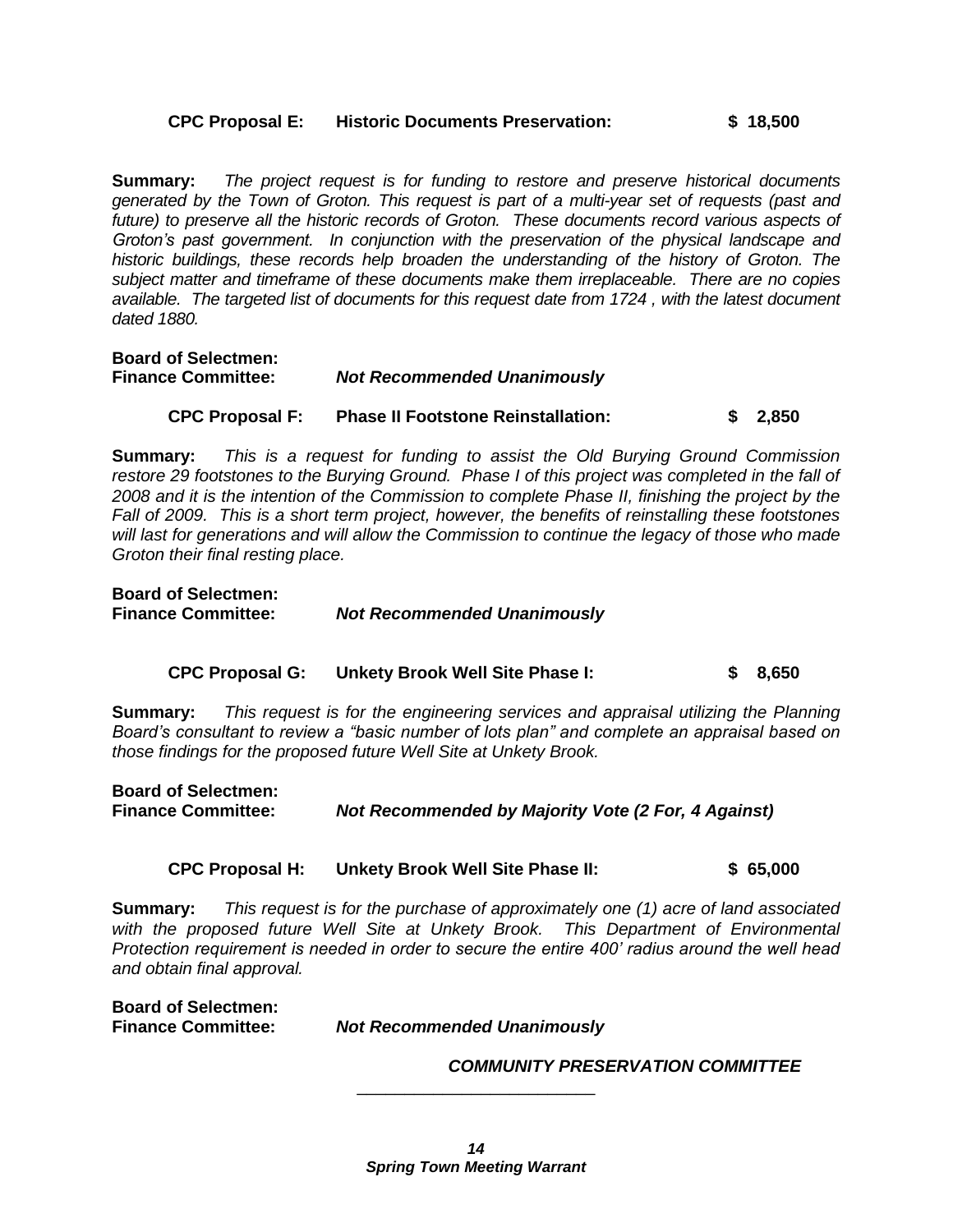#### *ARTICLE 17: DEBT SERVICE FOR SURRENDEN FARMS*

To see if the Town will vote to raise and appropriate and/or transfer from available funds, a sum or sums of money, pursuant to Massachusetts General Laws, Chapter 44B, Section 5 for debt service for Fiscal Year 2010 for the Surrenden Farm Land Acquisition, as authorized under Article 1 of the April 24, 2006 Special Town Meeting, or to take any other action relative thereto.

#### *COMMUNITY PRESERVATION COMMITTEE*

#### **Board of Selectmen: Finance Committee:** *Recommended by Majority Vote (4 For, 1 Against)*

**Summary:** *This article appropriates the debt payments for the Surrenden Farms Land Purchase. Funding for this article will come from Community Preservation Funds. The anticipated debt service for FY 2010 is \$492,213.*

\_\_\_\_\_\_\_\_\_\_\_\_\_\_\_\_\_\_\_\_\_\_\_\_\_

#### *ARTICLE 18: RESCIND VARIOUS BYLAWS*

To see if the Town will vote to rescind the following Bylaws that are no longer functioning or are in conflict with the Town of Groton Charter approved by the October 22, 2007 Special Town Meeting and the May 21, 2008 Annual Election:

> Chapter 9 – Capital Planning Committee Chapter 18 – Capital Growth Program Chapter 19 – Growth Management Advisory Committee Chapter 65 – Recreation Commission Chapter 77 – Town Government Structure and Bylaws Study Committee Chapter 86 – Treasurer/Collector

or to take any other action relative thereto.

#### *BOARD OF SELECTMEN*

**Board of Selectmen: Finance Committee:** *No Position*

**Summary:** *The following summarizes the reasons for this recommendation:*

- *• Chapter 9: Charter Section 6-6 specifies that capital planning is a responsibility of the Town Manager. The duties of the CPC are to review capital improvement proposals and make recommendations regarding capital spending to town meeting. The Town Manager now has responsibility for the expense and capital budgets, submitted to the Finance Committee.*
- *• Chapter 18: The impact fees described in this by-lay are invalid under Massachusetts law. In general, Massachusetts Courts have ruled that an impact fee, as described in this by-law, is an impermissible tax. If and when Massachusetts law allows such impact fees in some form or other, Groton will have to craft a new impact fee bylaw that is consistent with the new state law.*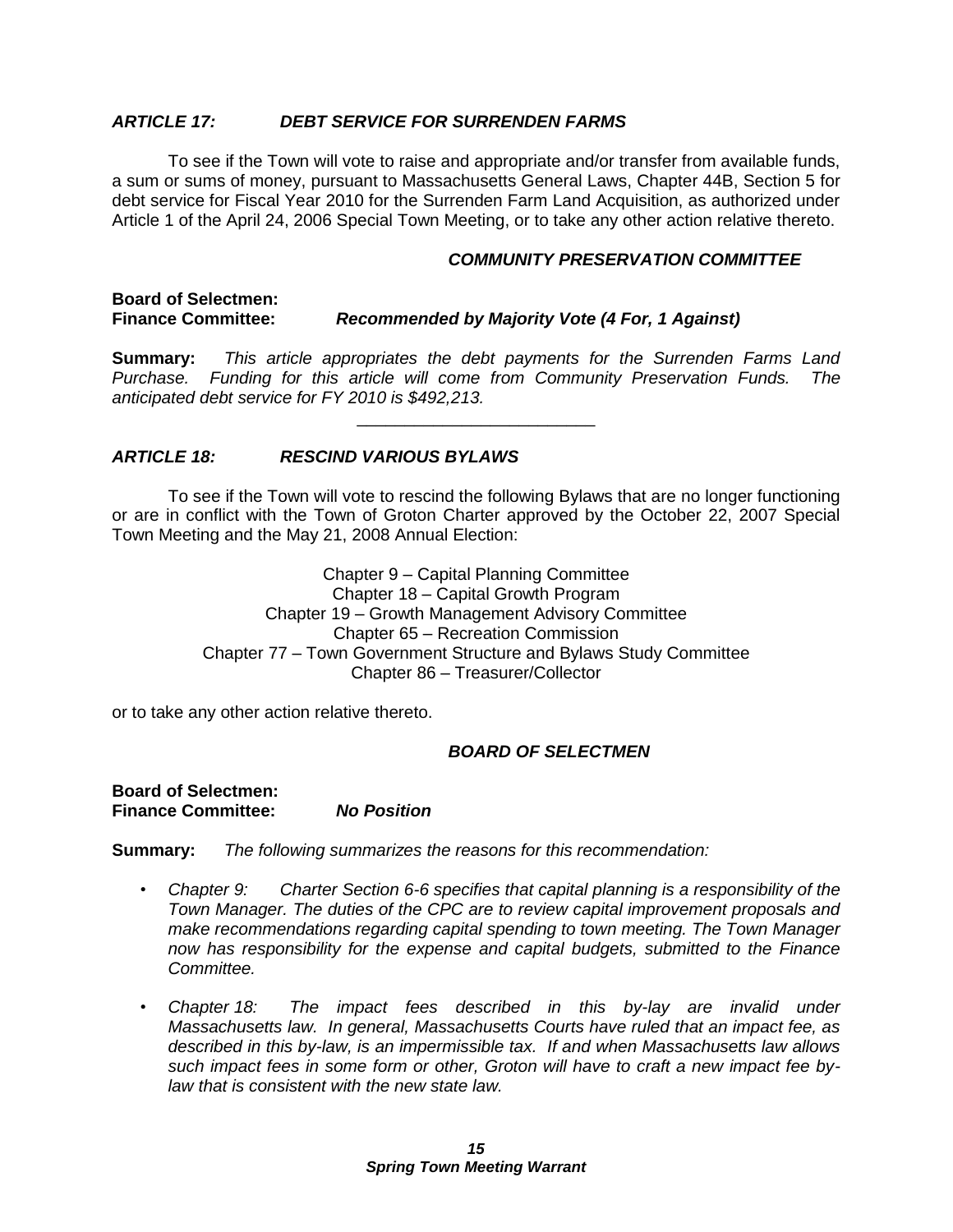- *• Chapter 19: At the present time the Growth Management Advisory Committee has no members assigned and is non-functional. Since no members have been appointed to this committee, it appears that the duties and responsibilities of this committee are being performed by other organizations in Town government or are no longer required.*
- *• Chapter 65: At the present time the Recreation Commission has no members assigned and is non-functional. Recognizing that the current Recreation Commission*  has no members and in the interest of economy in town government operations, it *makes sense to rescind this by-law and transfer the Recreation Commission responsibilities to the Park Commission, which is currently performing the essential duties of a Recreation Commission.*
- *• Chapter 77: At the present time the Town Government Structure and By-Laws Study Committee has no members assigned and is non-functional. Since no members have been appointed to this committee, it appears that the duties and responsibilities of this committee have been assumed by other organizations in Town government or are no longer required.*
- *• Chapter 86: The appointment of a Treasurer/Collector by the Town Manager as well as the powers and duties of the Treasurer/Collector are now defined in Section 5-3, Department of Finance, of the new Town Charter.*

#### *ARTICLE 19: BYLAW AMENDMENTS AFFECTING TOWN OPERATIONS*

To see if the Town will vote to amend the Code of the Town of Groton as follows:

\_\_\_\_\_\_\_\_\_\_\_\_\_\_\_\_\_\_\_\_\_\_\_\_\_

Amend Chapter 4 "Aging, Council On" by deleing Section 4.4 in its entirety and replacing it with a new Section 4.4 as follows:

"The Town Manager shall appoint such clerks and other employees as may be required.";

And, further, to amend Chapter 27 "Inspector of Wires" by deleting Section 27-1 in its entirety and replacing it with a new Section 27-1 as follows:

"The Town Manager shall appoint the Inspector of Wires in accordance with the provisions of M.G.L. c. 166, § 32.";

And, further, to amend Chapter 84 "Town Property, Sale Of" by adding a new Section 84-1, entitled "Definitions" as follows and renumber the remaining sections of the Bylaw:

"84-1. Definitions. Personal Property – All property other than land and real estate owned by the Town of Groton.";

And, further, to amend Chapter 84 "Town Property, Sale Of" by amending the new Section 84-2 by replacing the words "Board of Selectmen" with the words "Town Manager".;

And, further, to amend Chapter 137 "Farming" by amending Sections 137-4(B) and 137-5 by replacing in both sections, the words "Board of Selectmen" with the words "Town Manager.";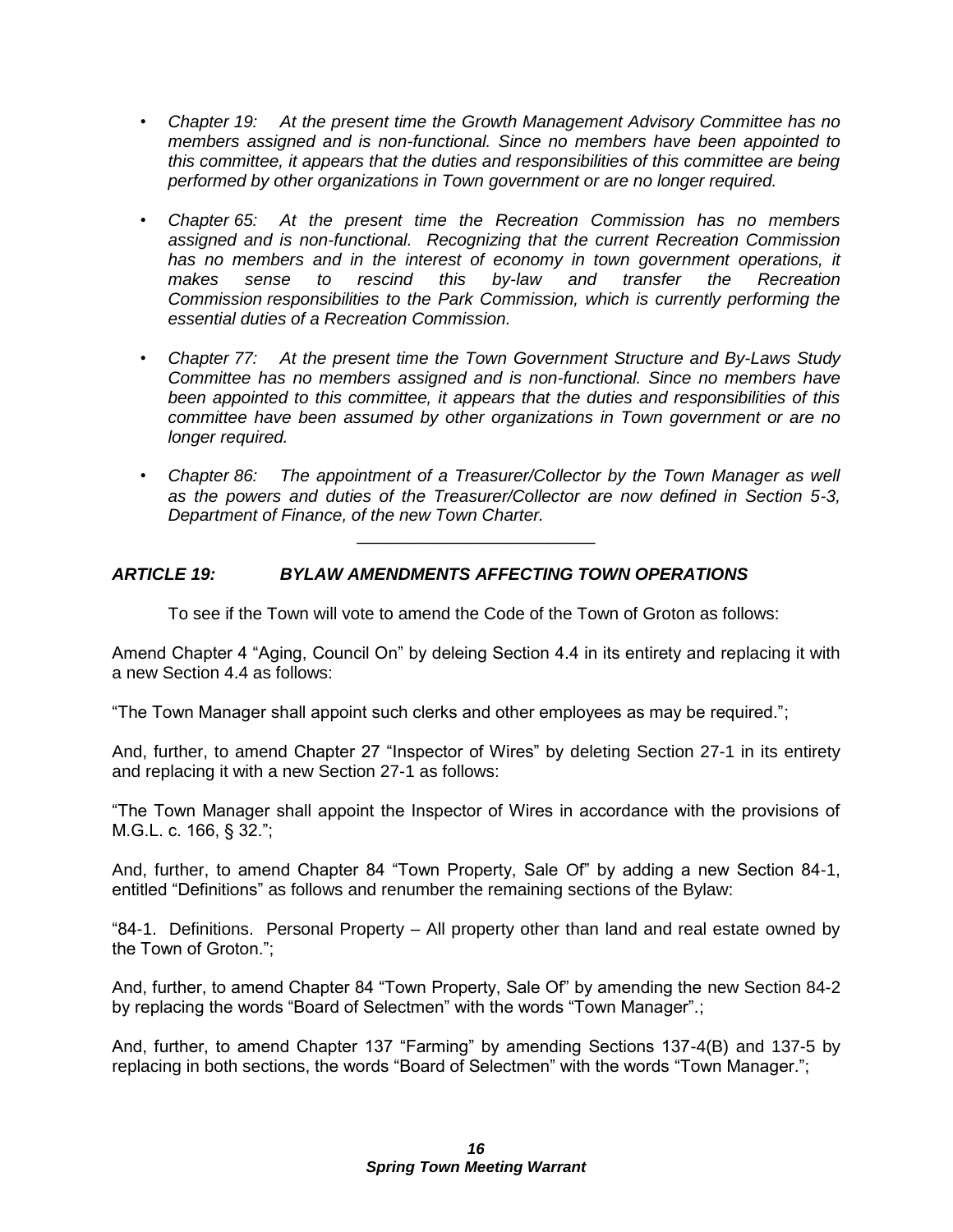And, further, to amend Chapter 141 "Flood Damage Prevention" by amending Section 141-1(B) by replacing the words "Board of Selectmen" with the words "Town Manager".;

And, further, to amend Chapter 145 "Forest Lands" by deleting the words "with the approval of the Selectmen" in Section 145-1, so that it now reads as follows:

"The Forest Warden may order all forest lands in the Town closed to all persons except the owners or their agents when a period of high fire hazard exists.";

And, further, to amend Chapter 153 "Historic Districts and Commissions" by amending Section 153-3 by replacing the word "Selectmen" with the words "Town Manager.";

or to take any other action relative thereto.

#### *BOARD OF SELECTMEN*

#### **Board of Selectmen: Finance Committee:** *No Position*

**Summary:** *Section 4-2 of the Groton Charter assigns powers and duties to the Town Manager for the proper administration of all town affairs. The amendments to these by-laws are intended to promote efficiency in the day-to-day operations of the Town by assigning direct responsibility to the Town Manager, and in one case to the Fire Warden, for the operational aspects of these by-laws. These changes modify the several by-laws to be more consistent with the charter.*

\_\_\_\_\_\_\_\_\_\_\_\_\_\_\_\_\_\_\_\_\_\_\_\_\_

#### *ARTICLE 20: AMEND TOWN MEETINGS BYLAW*

To see if the Town will vote to amend Chapter 81 "Town Meetings" by deleting Section 81-1 in its entirety and replacing it with a new Section 81-1 entitled "Town Meetings" as follows:

- "§ 81-1. Town Meetings
	- A. The Spring Town Meeting by default shall be held on the last Monday in April. If the Board of Selectmen determine it infeasible or undesirable to hold the Spring Town Meeting on the last Monday in April, then, on a year by year basis, the Selectmen may establish a different Monday date, sometime in March, April or May, upon which to hold the Spring Town Meeting so long as they provide formal public notice of that date at least six (6) weeks prior to the date established.
	- B. The Fall Town Meeting by default shall be held on the third Monday in October. If the Board of Selectmen determine it infeasible or undesirable to hold the Fall Town Meeting on the third Monday in October, then, on a year by year basis, the Selectmen may establish a different Monday date, sometime during September, October, November or December, upon which to hold the Fall Town Meeting so long as they provide formal public notice of that date at least six (6) weeks prior to the date.
	- C. Adjourned sessions of the Spring and the Fall Town Meeting shall be scheduled for subsequent Monday evenings, unless an alternative day is approved by a majority of those present and voting.";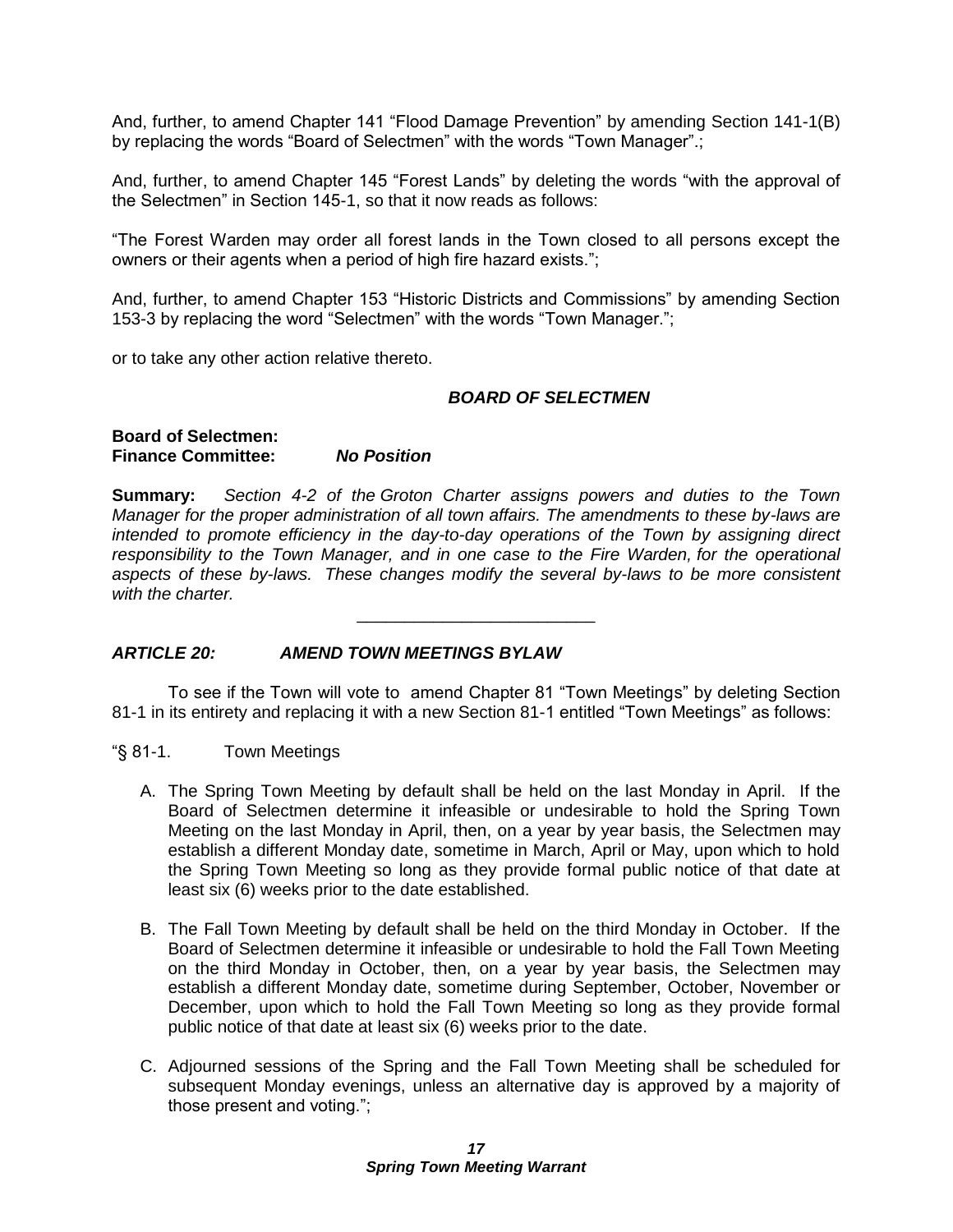And, further, to amend Section 81-4 (A) by replacing the words "Annual Town Meeting" with the words "Spring Town Meeting";

And, further, to amend Section 81-4 (B) by adding the word "a" before the word "Town" in the first sentence;

And, further, to delete Section 81-6 in its entirety,

or to take any other action relative thereto.

#### *BOARD OF SELECTMEN*

#### **Board of Selectmen: Finance Committee:** *No Position*

**Summary:** *All proposed changes in Chapter 81 are necessitated by Section 2-1, Town Meeting, of the new Town Charter. Language had been provided to give the Selectmen some flexibility in establishing an alternate date both for spring town meeting and the fall town meeting. This is deemed necessary because of holidays with floating dates and other events beyond the Selectmen's control may make the default date for either or both meeting infeasible or undesirable.*

\_\_\_\_\_\_\_\_\_\_\_\_\_\_\_\_\_\_\_\_\_\_\_\_\_

#### *ARTICLE 21: LAND ACQUISITION - BOSTON ROAD*

To see if the Town will vote to authorize the Conservation Commission to acquire, on behalf of the Town of Groton, a certain parcel of land located on Boston Road, shown as parcels 23 and 24.1 on Groton's Assessors' Map 253 and containing approximately 25.8 acres, said land to be managed and controlled by the Conservation Commission for conservation and passive recreation purposes pursuant to Section 8C of Chapter 40 of the General Laws; and, to transfer or appropriate from the Conservation Fund a sum or sums of money therefore, in advance of a Massachusetts Local Acquisition for Natural Diversity (LAND) Program (formerly "self help") grant with said proceeds to be returned to the Conservation Fund, and further, to authorize the Conservation Commission to apply for a "LAND" grant for such acquisition pursuant to Section 11 of Chapter 132A of the General Laws, and to act as the official representative for such application; and, to authorize the Board of Selectmen to petition the General Court for any special legislation necessary for such acquisition; and, to authorize the Conservation Commission and the Board of Selectmen to execute documents and take all necessary actions in connection with said acquisition, or to take any other action relative thereto.

#### *CONSERVATION COMMISSION*

**Board of Selectmen:**

**Finance Committee:** *Recommended by Majority Vote (3 For, 2 Abstain)*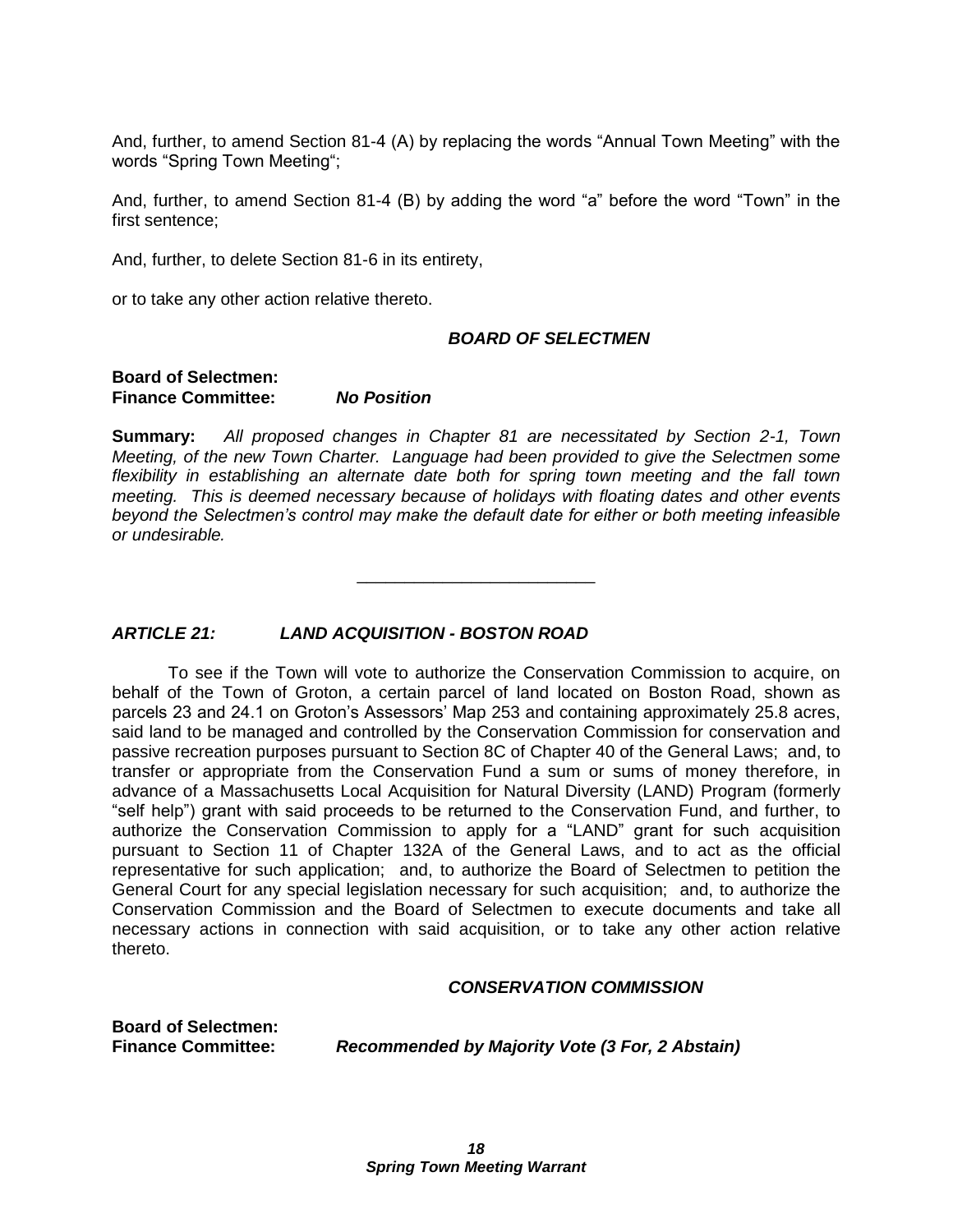**Summary:** *A similar article was approved at the October 2008 Special Town Meeting. Since that time, the specific parcels have changed (land in Littleton has been excluded from the acquisition), and the purchase price has changed. The Conservation Fund will be the source of funding, and this will not require increasing the tax levy. Applying for the LAND grant will allow the Town to leverage those funds by 60%. A 25+ acre parcel that contains rare species habitat, including a 9 acre vernal pool with surrounding upland, is likely to be developed as a Chapter 40B affordable housing subdivision.*

\_\_\_\_\_\_\_\_\_\_\_\_\_\_\_\_\_\_\_\_\_\_\_\_\_

#### *ARTICLE 22: CONDUCT INCOME SURVEY*

To see if the Town will vote to raise and appropriate, transfer from available funds and/or borrow a sum or sums of money, to submit an application for funding to the Rural Utilities Service, including the required Environmental Report, and to conduct an Income Survey for the Lost Lake area as identified in the Phase 1 Project Evaluation Report completed in 2005, for implementation of Wastewater Collection, Treatment and Disposal and Watershed Quality Improvements; and to authorize the Board of Selectmen to execute all documents and take all actions necessary to carry out the project, or to take any other action relative thereto.

#### *BOARD OF SELECTMEN*

#### **Board of Selectmen: Finance Committee:** *Not Recommended Unanimously*

**Summary:** *The Income Survey, to be conducted by a non-profit organization, RCAP, with support and leadership of the Lost Lake Sewer Committee, will determine if the Lost Lake area is eligible for grants and loans available from the Rural Utility Service. The Rural Utilities Service (RUS) funding application and Environmental Report will position the Town for funding opportunities through RUS and to put the project in the queue for potential federal economic stimulus funding. This cost to be borne by the taxpayer and is estimated to cost approximately \$10,000.*

\_\_\_\_\_\_\_\_\_\_\_\_\_\_\_\_\_\_\_\_\_\_\_\_\_

#### *ARTICLE 23: PHASE II AND III – LOST LAKE WASTEWATER PLAN*

To see if the Town will vote to raise and appropriate, transfer from available funds, and/or borrow a sum or sums of money, for the planning of Phases II and III of the Comprehensive Wastewater Management Plan/Environmental Impact Report (CWMP/EIR) for Wastewater Collection, Treatment and Disposal and Watershed Quality needs for the Lost Lake area; to determine whether this appropriation shall be raised by borrowing from the Massachusetts Water Pollution Abatement Trust or otherwise; and to take any other action relative thereto.

#### *BOARD OF SELECTMEN*

**Board of Selectmen:**

**Finance Committee:** *Not Recommended Unanimously*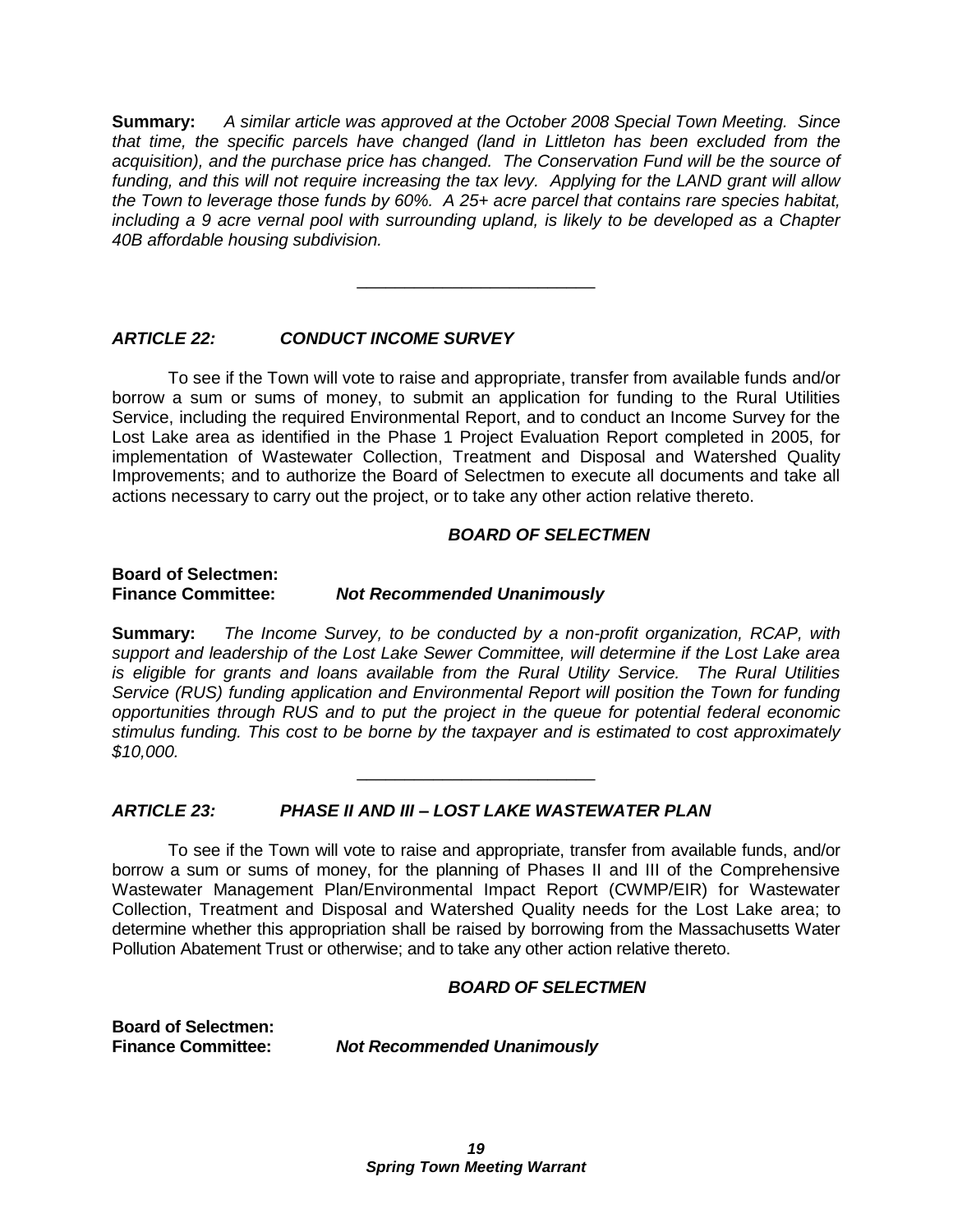**Summary:** *Phases II and III of long-term planning for wastewater collection, treatment and disposal, including soil investigations; collection, treatment and disposal technology selection and verification of areas needing off-site solutions to define the limits of the project; and submittal of environmental review documents that build on the Phase 1 Project Evaluation Report completed in 2005. Project needs to comply with environmental planning and regulatory permitting requirements prior to designing solutions. This cost to be borne by the taxpayer and is estimated to cost \$300,000.*

\_\_\_\_\_\_\_\_\_\_\_\_\_\_\_\_\_\_\_\_\_\_\_\_\_

#### *ARTICLE 24: ACCEPT BROWN LANE AS A PUBLIC WAY*

To see if the Town will vote to accept as a Public Way, Brown Lane, as shown on a plan entitled "As Built Plan of Brown Lane in Groton, Massachusetts prepared for Brown Lane Homeowners Association" prepared by David E. Ross Associates, Inc. dated January 29, 2009, and recorded with the Middlesex South District Registry of Deeds, or to take any other action relative thereto.

\_\_\_\_\_\_\_\_\_\_\_\_\_\_\_\_\_\_\_\_\_\_\_\_\_

#### *BOARD OF SELECTMEN*

**Board of Selectmen: Finance Committee:** *No Position*

**Summary:** *To accept Brown Lane as a public way.*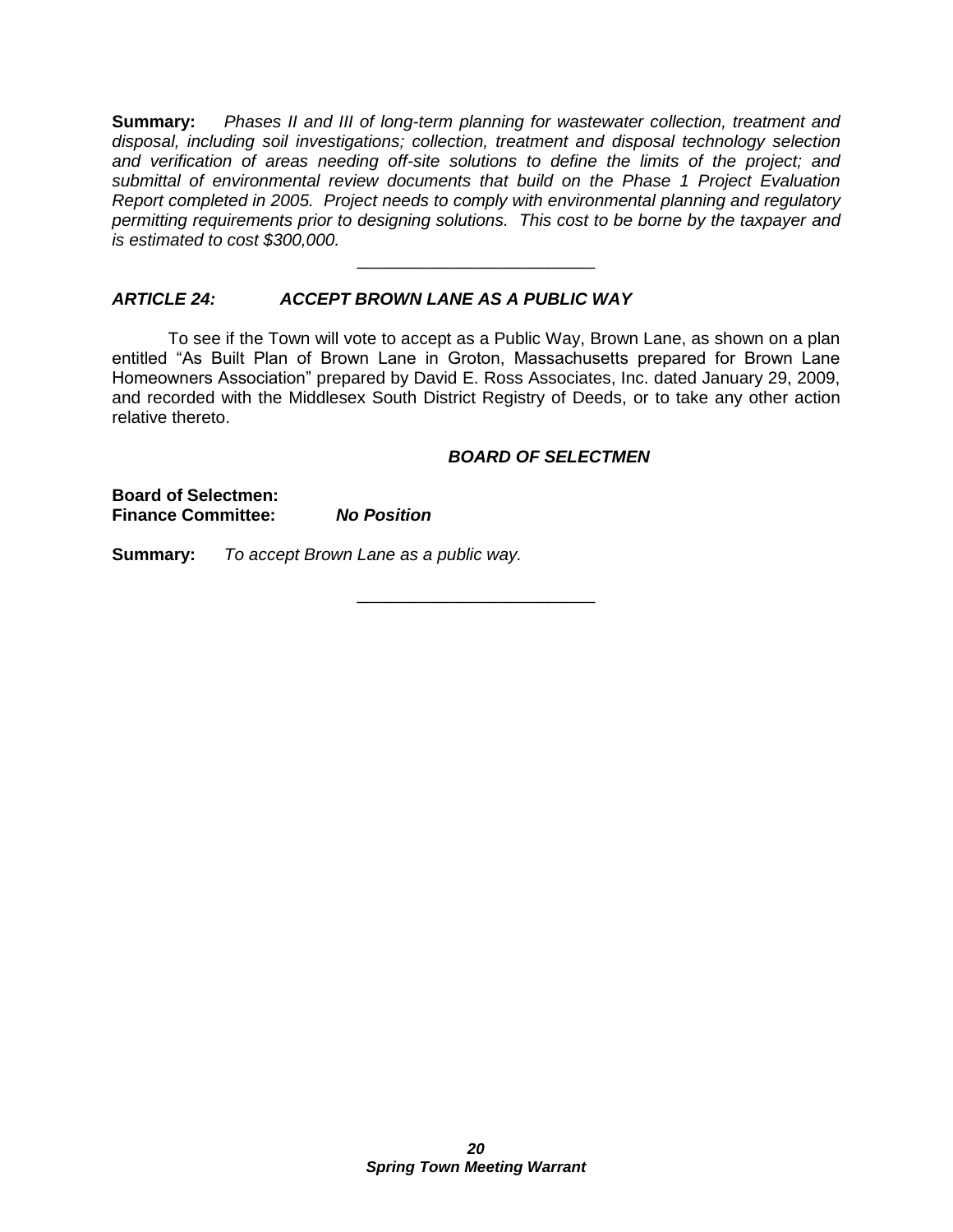Hereof fail not and make return of your doings to the Town Clerk on or before time of said meeting.

Given under our hands this  $6<sup>th</sup>$  Day of April in the year of our Lord Two Thousand Nine.

*Joshua A. Degen* Joshua A. Degen, Chairman

*Stuart M. Schulman* Stuart M. Schulman, Vice-Chairman

*Anna Eliot, Clerk* Anna Eliot, Clerk

*Peter S. Cunningham* Peter S. Cunningham, Member

*George F. Dillon, Jr.* George F. Dillon, Jr., Member

OFFICERS RETURN Groton, Middlesex

Pursuant to the within Warrant, I have this day notified the Inhabitants to assemble at the time, place, and for the purpose mentioned as within directed. Personally posted by Constable.

 $\overline{\phantom{a}}$  , and the contract of the contract of the contract of the contract of the contract of the contract of the contract of the contract of the contract of the contract of the contract of the contract of the contrac **Constable Constable Date Duly Posted**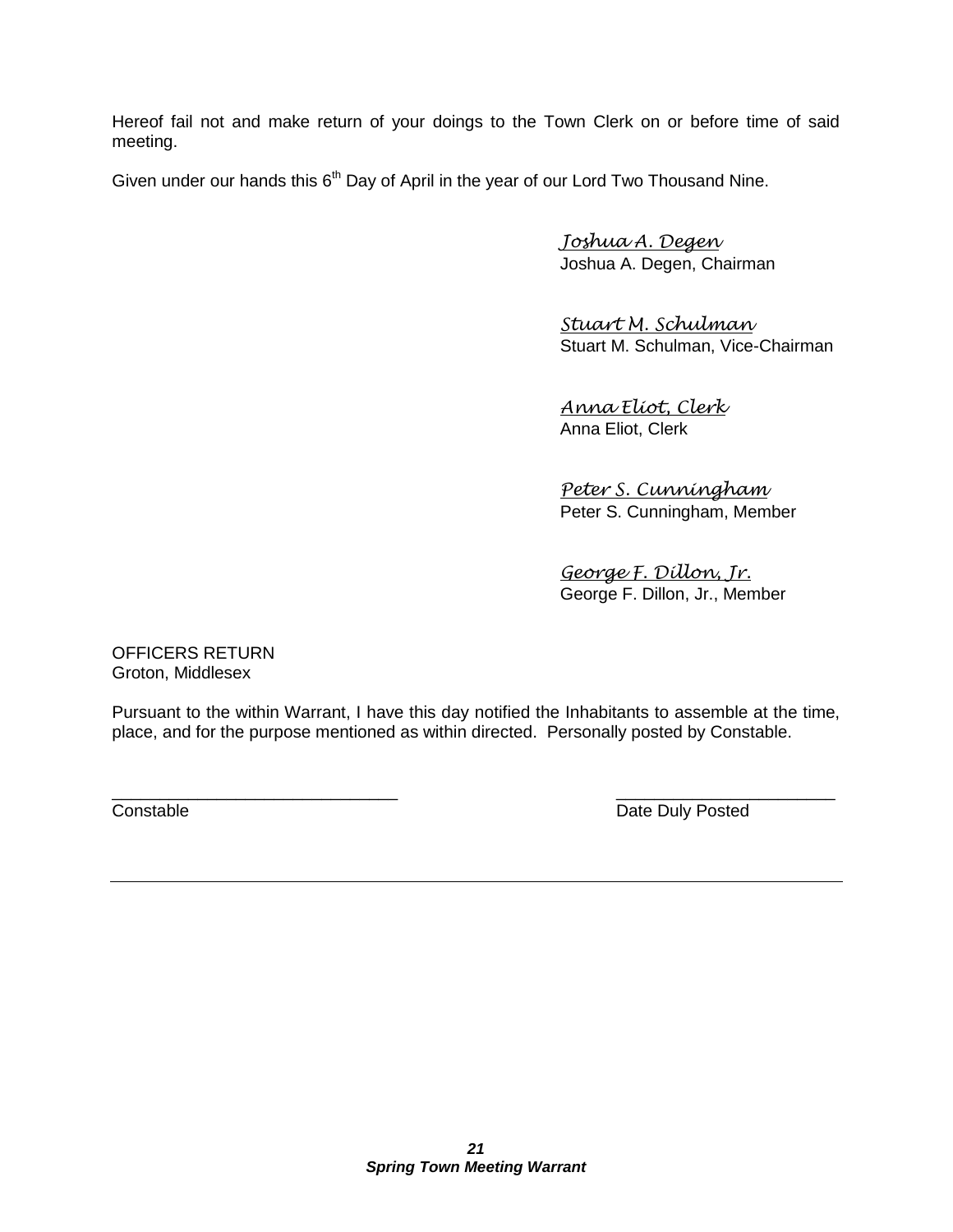**Warrant, Summary, and Recommendations**

## **TOWN OF GROTON**



### **SPECIAL TOWN MEETING**

**Groton-Dunstable Middle School Auditorium 344 Main Street, Groton, Massachusetts 01450**

**Beginning Monday, April 27, 2009 @ 8:00 PM**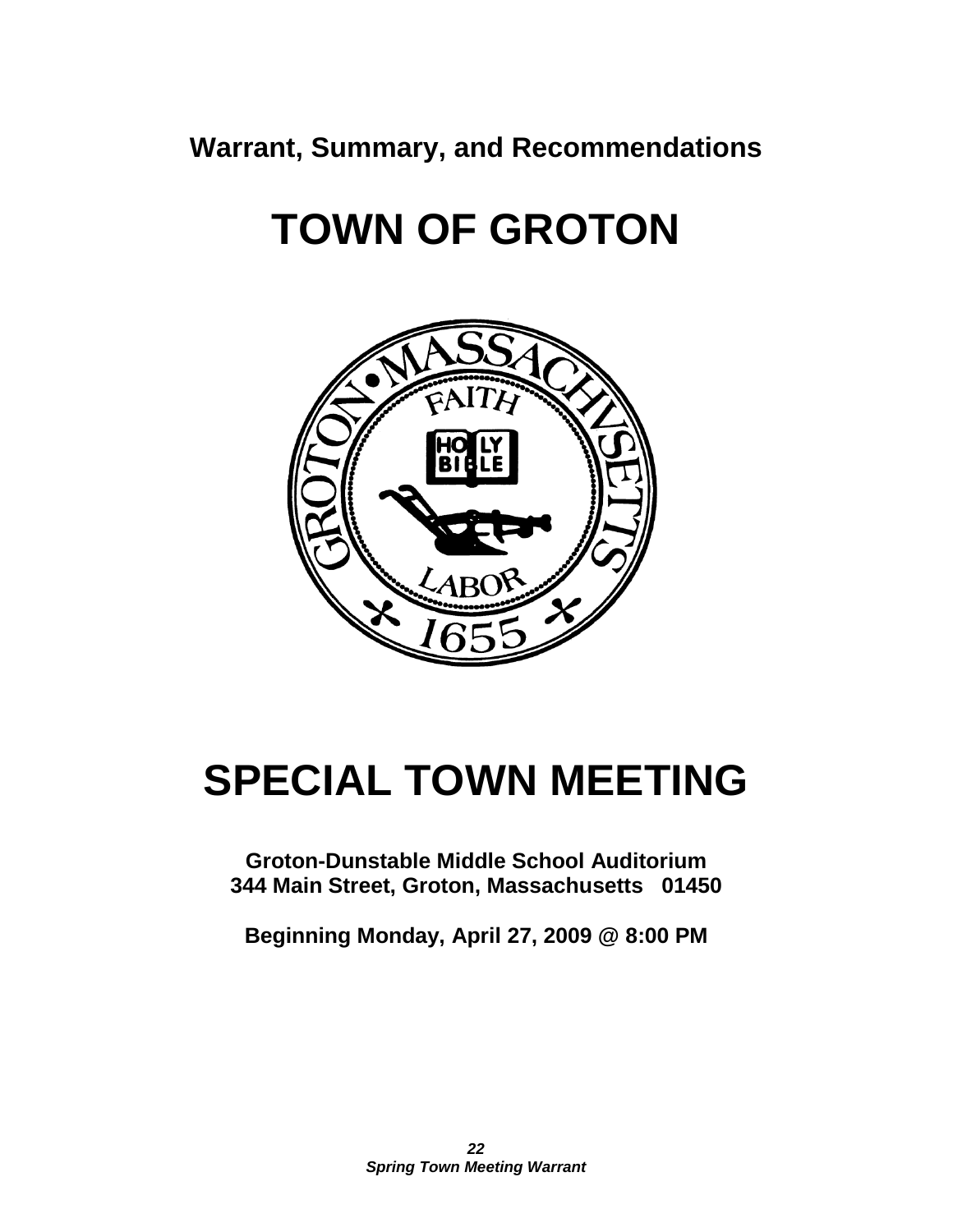#### **SPECIAL TOWN MEETING WARRANT APRIL 27, 2009**

Middlesex, ss. Commonwealth of Massachusetts To any Constable in the Town of Groton

Greetings:

In the name of the Commonwealth of Massachusetts, you are hereby required to notify and warn said inhabitants of the Town of Groton qualified to vote on Town affairs to assemble in the Groton-Dunstable Middle School Auditorium in said Town on Monday, the twenty-seventh day of April, 2009 at Eight O'clock in the evening, to consider the following:

#### *ARTICLE 1: CURRENT YEAR LINE ITEM TRANSFERS*

To see if the Town will vote to transfer certain sums of money with the Fiscal Year 2009 budget, or to take any other action thereto.

#### *BOARD OF SELECTMEN*

**Board of Selectmen: Finance Committee:** *Recommendation Deferred Until Town Meeting*

**Summary:** *To transfer money within the FY 2009 Budget should the need arise. A handout explaining any necessary transfer will be available at Town Meeting.*

\_\_\_\_\_\_\_\_\_\_\_\_\_\_\_\_\_\_\_\_\_\_\_\_\_

*ARTICLE 2: TRANSFER WITHIN WATER ENTERPRISE FUND*

To see if the Town will vote to authorize the Groton Water Department to transfer a sum or sums of money from the Water Enterprise Fund Surplus to the Fiscal Year 2009 Water Department Budget, or to take any other action relative thereto.

#### *BOARD OF WATER COMMISSIONERS*

**Board of Selectmen:**

**Finance Committee:** *Recommendation Deferred Until Town Meeting*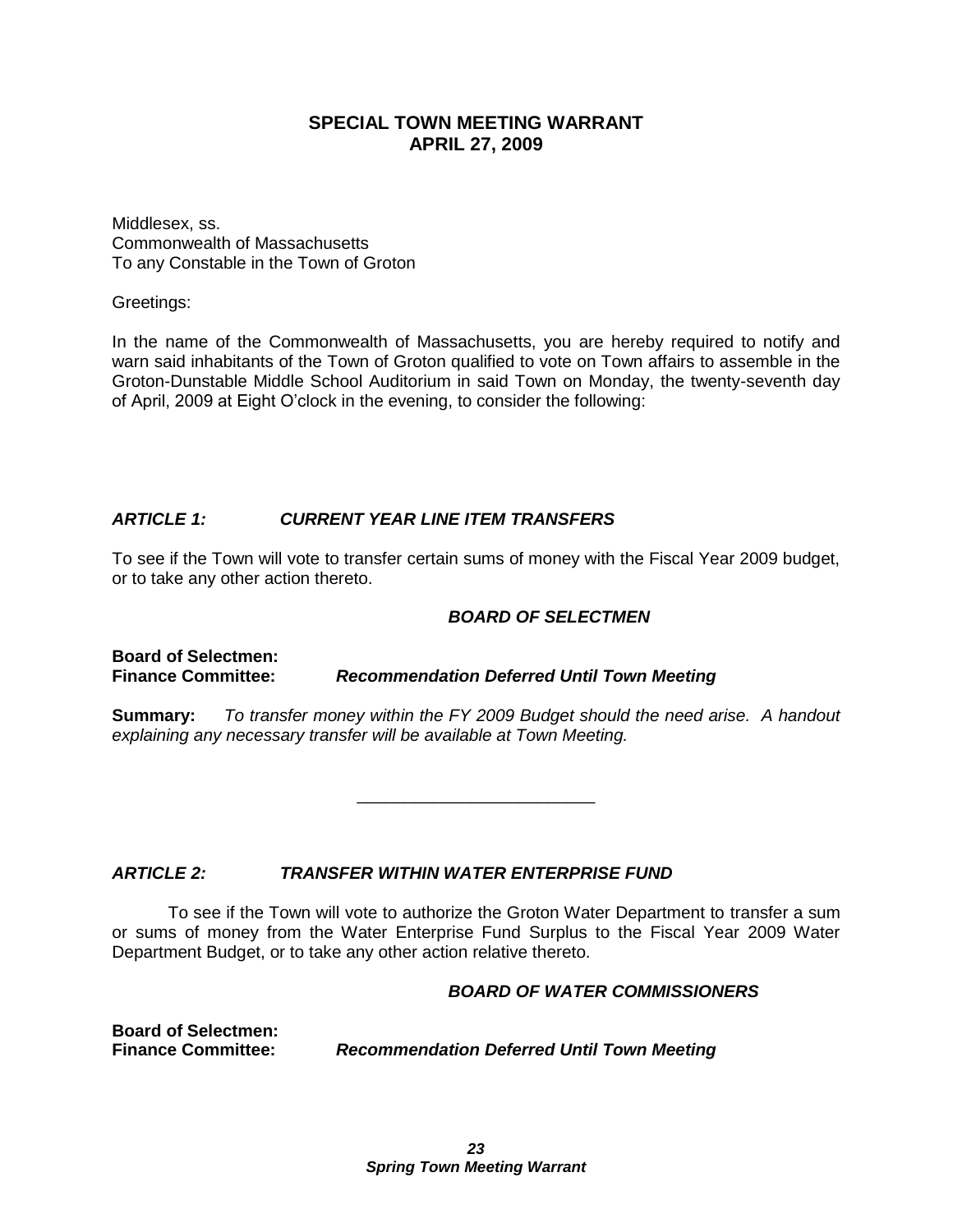**Summary:** *This article allows the Water Department to transfer money from its surplus account to cover any deficit in the FY 2009 budget. More information will be provided at Town Meeting to explain any transfer requested under this article.*

\_\_\_\_\_\_\_\_\_\_\_\_\_\_\_\_\_\_\_\_\_\_\_\_\_

#### *ARTICLE 3: TRANSFER WITHIN SEWER ENTERPRISE FUND*

To see if the Town will vote to transfer a sum or sums of money from the Sewer Enterprise Fund Surplus to the Fiscal Year 2009 Sewer Enterprise Department budget, or to take any other action relative thereto.

#### *BOARD OF SEWER COMMISSIONERS*

**Board of Selectmen:**

**Finance Committee:** *Recommendation Deferred Until Town Meeting*

Summary: *This article allows the Sewer Department to transfer money from its surplus account to cover any deficit in the FY 2009 budget. More information will be provided at Town Meeting to explain any transfer requested under this article.*

\_\_\_\_\_\_\_\_\_\_\_\_\_\_\_\_\_\_\_\_\_\_\_\_\_

#### *ARTICLE 4: STATION AVENUE ENGINEERING*

To see if the Town will vote to raise and appropriate, transfer from available funds, and/or borrow a sum or sums of money to pay for the development of engineering drawings for the reconstruction and/or redevelopment of Station Avenue, and all related costs, or to take any other action relative thereto.

#### *BOARD OF SELECTMEN*

**Board of Selectmen:**

**Finance Committee:** *Recommendation Deferred Until Town Meeting*

**Summary:** *As part of the redevelopment of Station Avenue under the Station Avenue Overlay District Bylaw, the road needs to be upgraded and utilities need to be upgraded and placed underground. By developing engineering drawings at this time, the construction project will be "shovel ready" and eligible for Federal and State Grants.*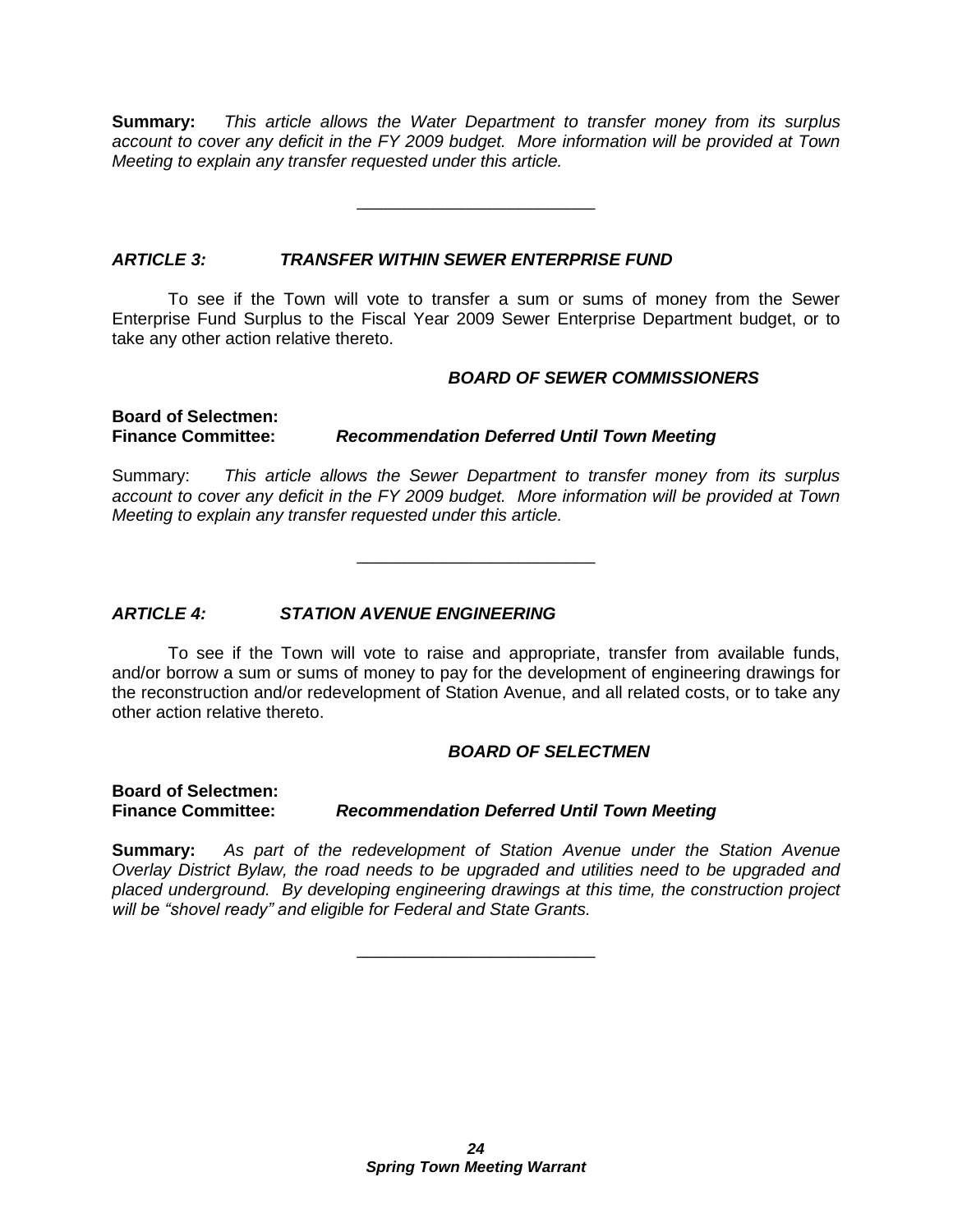#### *ARTICLE 5: EXECUTE A RELEASE DEED*

To see if the Town will vote to authorize the Board of Selectmen to execute a release deed respecting property located on Nashua Road and shown on Groton Assessors' Maps as Parcel 226-63 for the purpose of confirming the absence of any Town interest in the property by virtue of a relocation of Nashua Road previously voted by the Middlesex County Commissioners, or to take any other action relative thereto.

#### *BOARD OF SELECTMEN*

#### **Board of Selectmen: Finance Committee:** *Recommendation Deferred Until Town Meeting*

**Summary:** *In 1986 Hannah Smith conveyed parcel 226-63 to George and Deborah Kirk by way of a deed recorded in book 17199 page 045 of 1986. The Town has collected taxes on this parcel from the Kirks since 1986 and Smith prior to 1986. The Town was to take this parcel in 1949 for the relocation of Nashua Rd. There are no recorded records showing the actual taking in 1949 or later. This article authorizes the Board of Selectmen to sign a release deed should it be deemed that the Town has no interest in the property.*